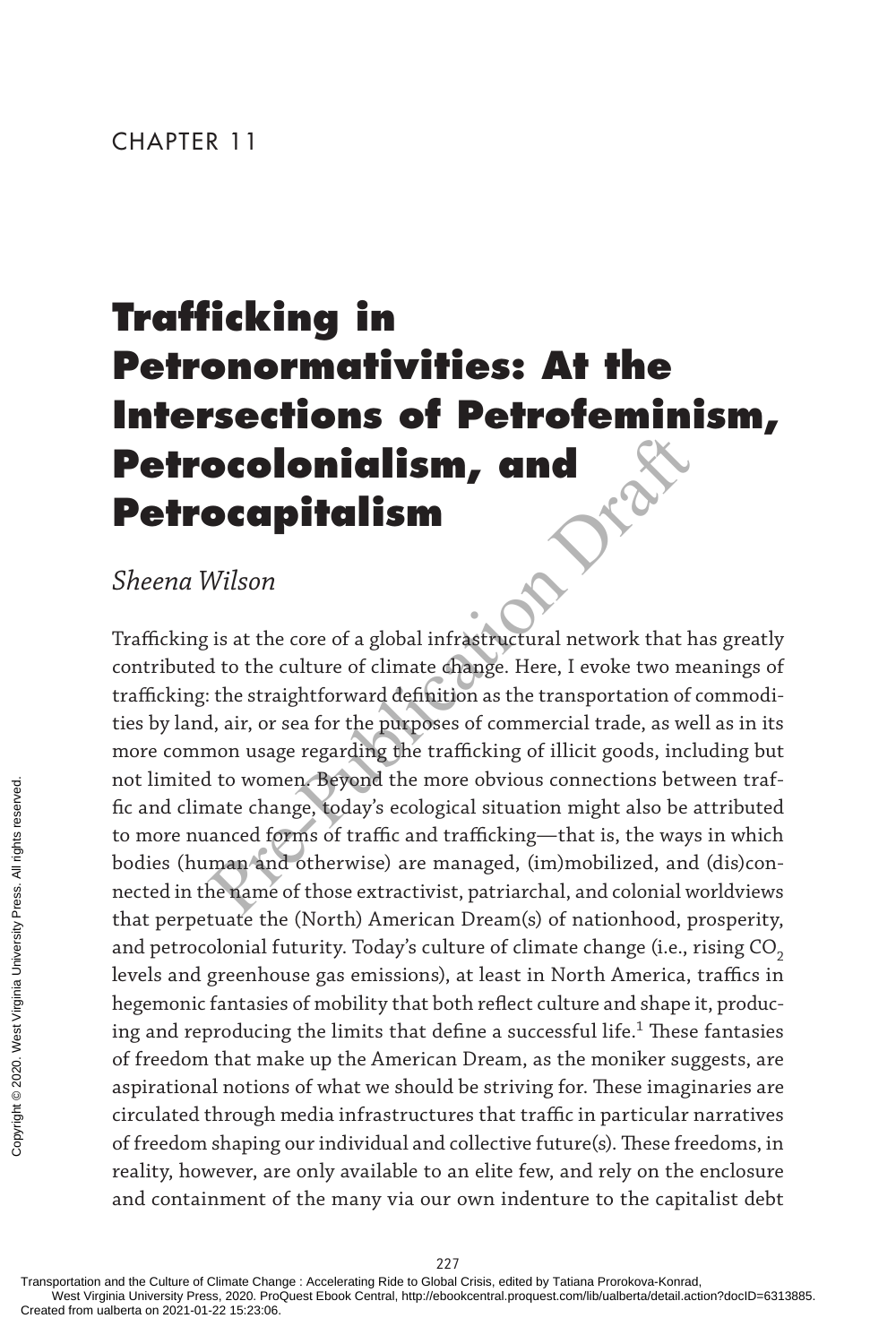system that ties us figuratively and literally to mortgages and loans, and the waged labor necessary to pay off these debts. Whether we abide by or resist these dominant imaginaries, they function to delimit what is deemed possible when it comes to imagining the future, or what I call our *energy futures*.

Presents a profoundly material crisis<br>
reture. Reaching across time, existing infrastructures link<br>
new infrastructures provide an opportunity to redesign the<br>
new infrastructures provide an opportunity to redesign the<br>
ne In the age of the Anthropocene, or better yet, the Plantationocene and Capitalocene, an "era marked by ongoing enclosures of the commons and heavy reliance on slave labor and other forms of exploited, alienated, and usually spatially transported labor,"<sup>2</sup> the issue of trafficking necessitates not only analyses of mobility and transportation but also the inverse: analyses of stasis, stuckness, settlement, and occupation. Put another way, today's culture of climate change is not only defined by ecological devastation and an increasingly uninhabitable planet but also represents a profoundly material crisis anchored in *infrastructure*. Reaching across time, existing infrastructures link us to our past, while new infrastructures provide an opportunity to redesign the future. $^3$ Whether we are referring to the material infrastructures of transportation, the media infrastructures that play a key role in shaping the narratives that underpin our everyday experiences, the informal and often immaterial infrastructures of resistance movements, or the energy systems that undergird them all, infrastructure projects have the potential to create new pathways for moving into the future.

Taking this dynamic understanding of both trafficking and infrastructure as a starting point, this chapter interrogates the (dis)connection between mobility and the culture of climate change, particularly as it is represented in contemporary media, in order to unsettle current conversations and launch new discussions around energy transition projects, especially those designing more livable futures for all. In this chapter, I analyze two Canadian cultural texts: a CBC documentary film titled *Colonization Road* (2016)<sup>4</sup> that exposes the enclosures affected by hegemonic petrocultural fantasies, and a Canadian Ethical Oil commercial  $(2011)^5$  that markets the colonization of women's lifeworlds $^6$ via what I call *petrofeminism*. 7 I do so in an attempt to unfold the ways that (auto)mobility and infrastructure are represented in contemporary Canadian media ecologies, and, in turn, examine how these representations illuminate an extractivist dream sustained through particular "energy imaginaries" that leave us at an impasse—an intersection, if you will—in desperate need of reimaginings. 8 Put briefly, these media texts offer a starting point to investigate how the tightly intertwined politics of "mobility" and "freedom" rely on patriarchal and colonial infrastructures, which necessitate the ongoing *extraction* of surplus value, whether by the colonization of commonly held lands or via the expropriation of human and nonhuman labor power. By unravelling the Eremporary media, i<br>discussions around<br>livable futures for a<br>CBC documentary<br>closures affected by<br>Oil commercial (20<br>via what I call *petro*<br>(auto)mobility and<br>media ecologies, an<br>an extractivist drea<br>leave us at an impax<br>

Transportation and the Culture of Climate Change : Accelerating Ride to Global Crisis, edited by Tatiana Prorokova-Konrad,

West Virginia University Press, 2020. ProQuest Ebook Central, http://ebookcentral.proquest.com/lib/ualberta/detail.action?docID=6313885.<br>Created from ualberta on 2021-01-22 15:23:06.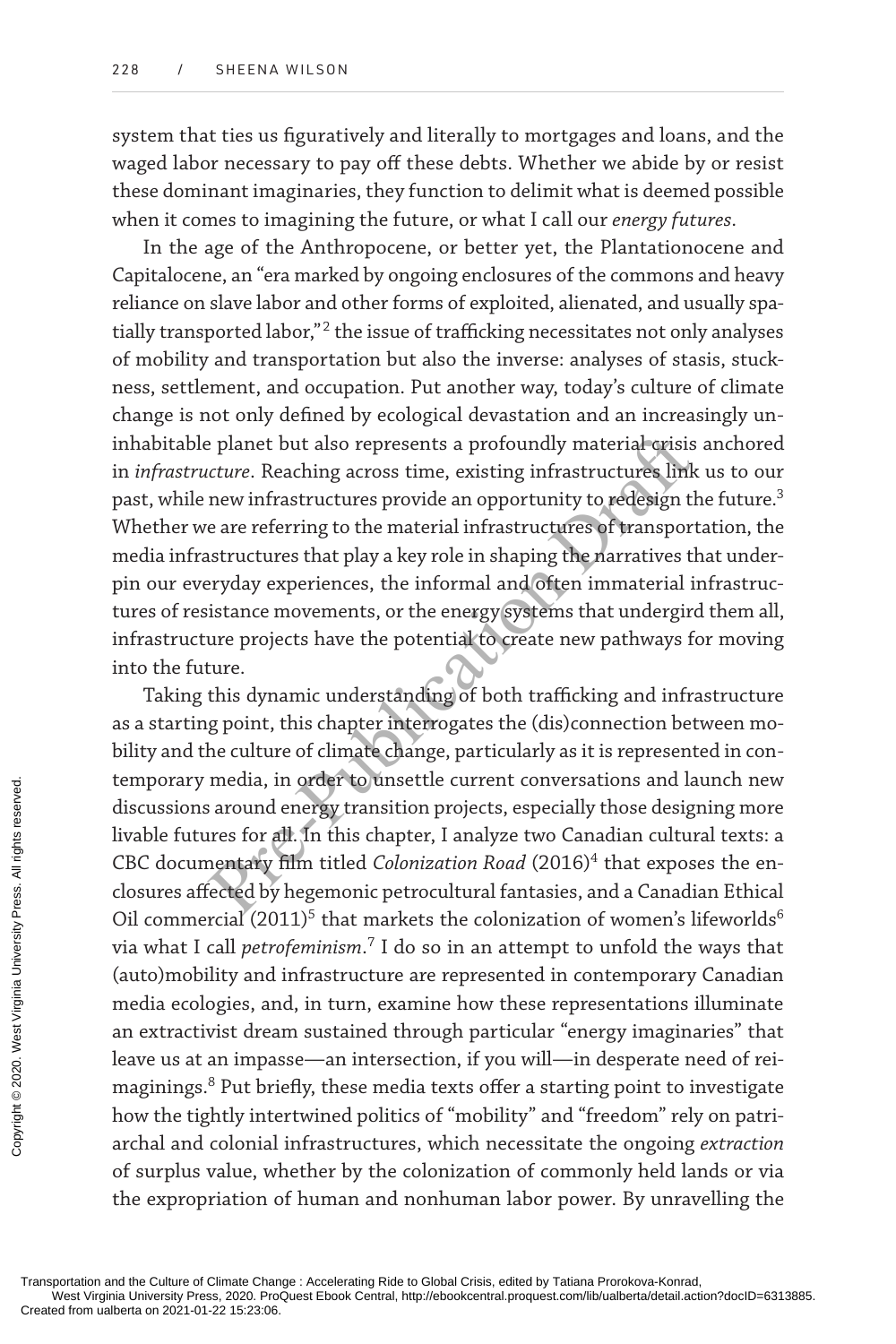complex relations between infrastructures of (auto)mobility and the current culture of climate change represented in these media artifacts, this analysis seeks to investigate how mobility for some, be they people or ideas, necessarily relies on the immobility and confinement of others, and further, how this uneven power geometry limits possibilities for addressing the current energy impasse and thus the potential for imagining alternative futures. $^9$ 

## Trafficking in Extractivist Dreams

or both the availability of (relatively) cheap carbon-bas of ever-increasing mobility: the transportation of concial trade; the high-speed mobility of ideas (communicat r kind of commodity); and the migration and mobility The current culture of climate change, or what is understood in this analysis as a dominant "petroculture," $^{\rm 10}$  has developed over the past century and a half based on both the availability of (relatively) cheap carbon-based fuels *and* dreams of ever-increasing mobility: the transportation of commodities in commercial trade; the high-speed mobility of ideas (communication being yet another kind of commodity); and the migration and mobility of people as they commute and move through the everyday as well as more distant work, leisure, and vacation destinations. These forms of petrocapital mobility are associated with increased social mobility for those with the greatest access to and control of energy supplies, or those who have been able to shape global capitalism by extracting surplus value and labor from those "resources" (natural, human, and more-than-human) seen to be at their disposal. For example, the creation of a large mobile middle class that consumes goods transported via worldwide networks of global trade continues to be integral to sustaining a capitalist financial system and its necessary infrastructures, which are fueled by fossil power and driven by extractivist worldviews. That is, the status quo understanding of a *successful* (middle-class) life has been produced and maintained by marketing the Dream narrative that operates on a narrow and homogenous definition of mobility, revolving around a concept of freedom that is most often materialized through a house, a car, and a nuclear family. Today's fossil-fueled narratives of mobility rely on the often-unquestioned entitlement to private property (via a home and car) and conservative forms of social reproduction (via a nuclear family)—a Dream of success that is only possible, as I discuss further below, through an *originary theft*. In this way, the Dream that has come to constitute the vision of success is not so much a once-viable ideal now corrupted by an extractivist worldview, but is instead a necessary apparatus, or infrastructure, for concealing the primacy of extraction and exploitation on which illusory representations of the "good life" are founded. <sup>11</sup> Extractivist occupation is the very basis of the Dream of freedom via mobility. Transportation and the Culture of Climate Characterial on 2021-01-22 15:23:06<br>Created from ualberta on 2021-01-22 15:23:06<br>Created from ualberta on 2021-01-22 15:23:06.<br>Copyrights reserved.<br>Transportation and the Culture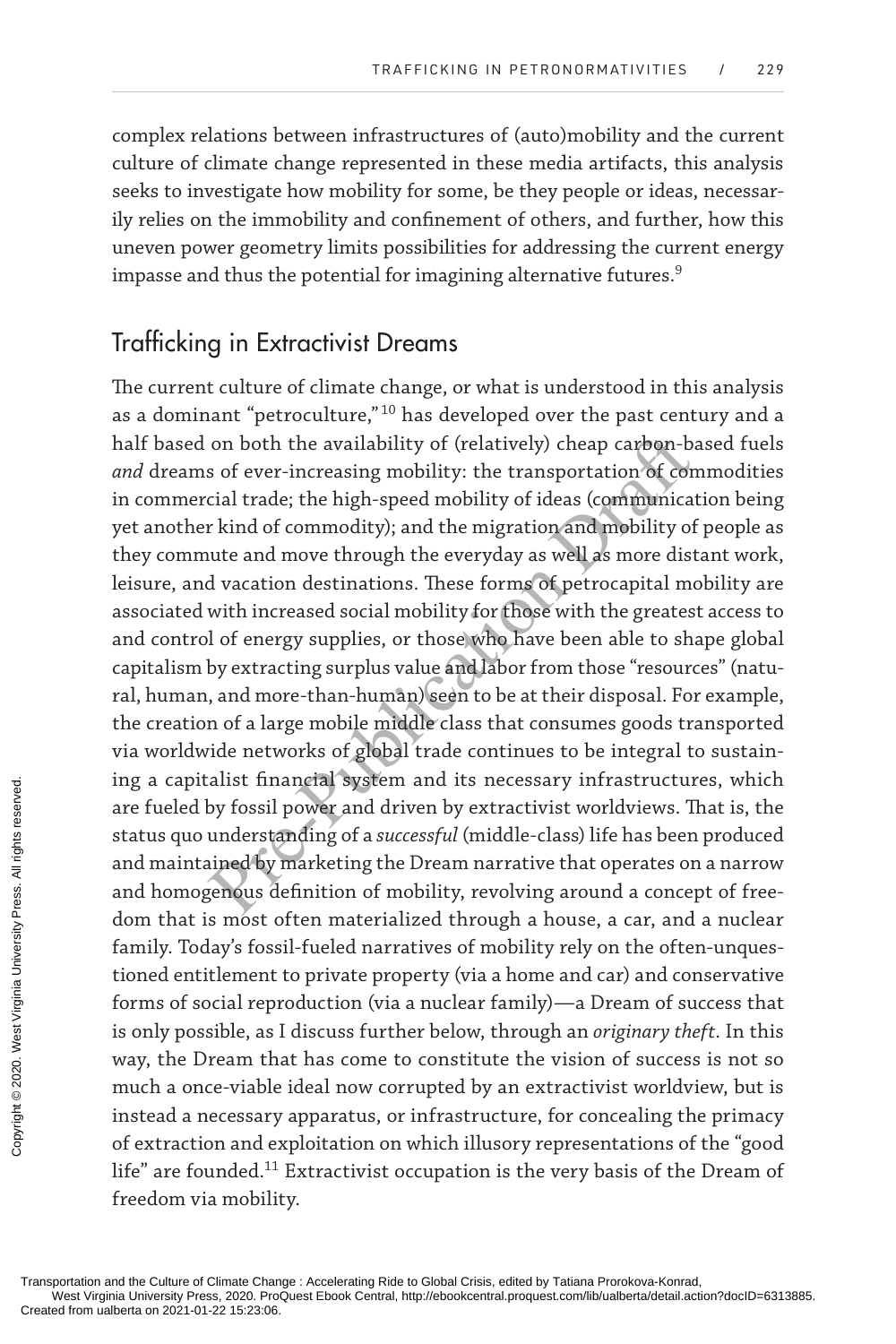world. Canada's national identity, for instance, rests on the<br>a staples economy—whether the staples are those of the<br>ndustry—and that the nation's worth and its political-<br>re relies on extracting value from "resources,"<sup>14</sup> While the post–World War II fantasy of the American Dream was designed to produce a white heteronormative middle class in the United States, its material origin is based in a petroculture whose extractive character is global.<sup>12</sup> In western Canada, where I write from Treaty 6 Territory in the province of Alberta, for example, we have our own cultural, financial, and infrastructural equivalents of the Dream.<sup>13</sup> Here, the extractivist worldview that sustains our contributions to global capitalism is deeply ingrained in the Canadian psyche and tied explicitly to the project of settler colonialism. Attention to the extractive basis of capitalism in settler colonial countries reveals that, despite the particularities of national histories, Canada's situation is not so very different from what has taken place in the United States, Australia, and throughout the colonized world. Canada's national identity, for instance, rests on the facts that Canada is a staples economy—whether the staples are those of the fur trade or the oil industry—and that the nation's worth and its political-economic raison-d'être relies on extracting value from "resources," <sup>14</sup> thus informing the relationship that many Canadians have to the land, to other species, and to one another. This extractivist worldview also defines relationships beyond our borders and over time, much as the infrastructural networks powered by fossil energy weave power relations across time and space. In short, where mobility, be it physical or social, is defined by uneven processes of circulation across stolen lands and by the unquestioned extraction of resources necessary for maintaining the reproduction of a gas-guzzling middle class, the Dream and the freedoms it promises are intimately entangled with the infrastructures that enable the ongoing project of settler colonialism and that are invested in its perpetuation.

The Dream, secured in part through private property (white picket fences included) and (auto)mobility, exemplifies some of the great contradictions inherent to contemporary understandings of freedom and the good life. For example, home ownership in and of itself anchors the individual to a specific space and time, thus limiting both social and physical mobility. That is, the acquisition of private property requires that the buyer leverage their anticipated lifetime of labor to secure home mortgages and car payments, all in an effort to reproduce social life and support a family. This indebtedness is, contrary to any lived reality, packaged and sold as freedom—specifically, the financial freedom and/or purchasing power to buy other freedoms. However, the steady repayment demanded by the debt cycle requires that people maintain regular waged labor, which in turn inhibits mobility, while also limiting capacities for sociopolitical organizing and actions of solidarity with others for better working conditions. In addition to home ownership, (auto)mobility—or the necessity Transportation and the Culture of Climate Charlot Created from ualberta on 2021-01-22 15:23:06. Created from ualberta on 2021-01-22 15:23:06. Protected from ualberta on 2021-01-22 15:23:06. Protected from ualberta on 2021-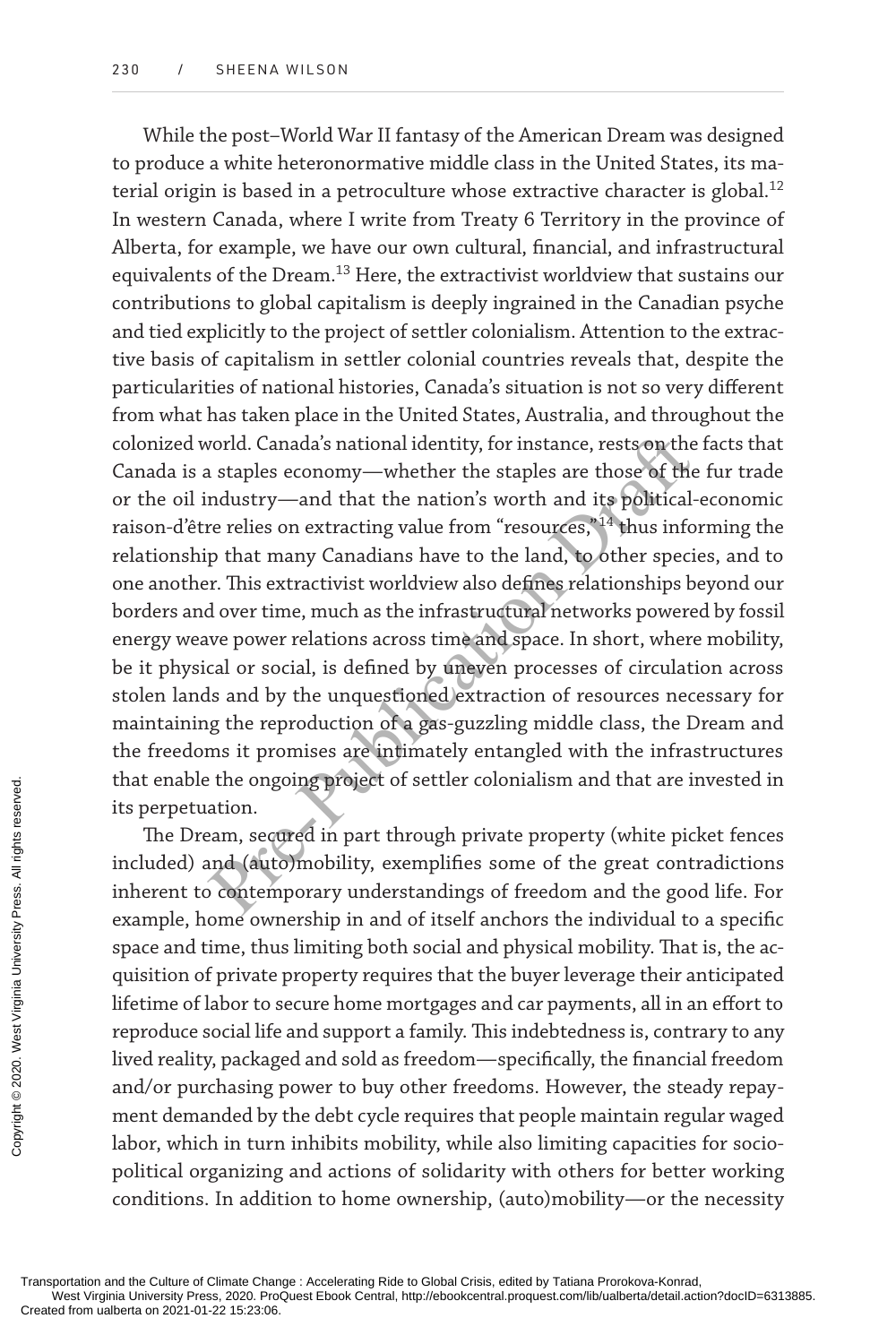of personal vehicles (sometimes two or three per home!)—further highlights the contradictions inherent to today's extractivist Dream.<sup>15</sup>

modities within the same circular network: both are objec<br>ized.<sup>16</sup> As I shall expand upon below, following the worl<br>the witch hunts of sixteenth- and seventeenth-centur<br>types for both the colonization of populations aroun In the current paradigm, at least in North America, traffic is made possible via personal vehicles, which, regardless of mythic tropes of the *freedom of the road*, have become more practically an extension of the domestic space whose anchored nature is affectively made up for by perceived physical and social mobility. But any promise of emancipation—particularly women's emancipation—linked to the automobile cannot hold up to much scrutiny. The freedom of the road, popularized in the early twentieth century, originates in market strategies that target women as consumers. And, within this patriarchal system, women become both consumers of automobile culture as well as commodities within the same circular network: both are objectified and both fetishized.<sup>16</sup> As I shall expand upon below, following the work of Silvia Federici,<sup>17</sup> the witch hunts of sixteenth- and seventeenth-century Europe were prototypes for both the colonization of populations around the world, as well as for the ongoing enclosure of women's lives under capitalism: a system that markets their un/underpaid labor back to them as emancipation under the banner of what I call *petrofeminism*, a term that I coin to indicate the cooptation of feminism by petrocultural capacities and logics. Rather than moving freely through space and time, women in North America often find themselves boomeranging back and forth along a largely predetermined course: moving from home, to work, to community destinations, to stores. On a weekly (if not daily) basis, women where I live now spend a significant number of hours driving to a variety of gigantic, widely dispersed commercial centers—accessible only by car—and shopping for food, clothing, and newly designed consumer goods marketed as necessities. The mobile woman is at the center of a consumer-oriented society. This is particularly true of mothers. The reality of automobility being quite different from the fantasy, the personal vehicle has been imbricated as a normal and necessary tool for personal independence and the successful management of a nuclear family, which has significant ramifications for women and everyone else.

The nuclear family is intrinsic to the neoliberal social and cultural construction of personal success, as well as to the perpetuation of cisheteronormativepatriarchal-petrocapitalism and to the ongoing project of settler colonialism. As Deborah Cowen argues, "In colonial and settler colonial contexts, infrastructure is often the means of dispossession, and the material force that implants colonial economies and socialities." $^{\rm 18}$  All of this is to say that the nuclear-family home at the base of the imagined fantasy of the nuclear family is, like the big box shopping outlets, in and of itself an infrastructure. It likewise Transportation and the Culture of Climate Characterial Created from ualberta on 2021-01-22 15:23:06. Predeted from ualberta on 2021-01-22 15:23:06. Predeted from ualberta on 2021-01-22 15:23:06. Predeted from ualberta on 2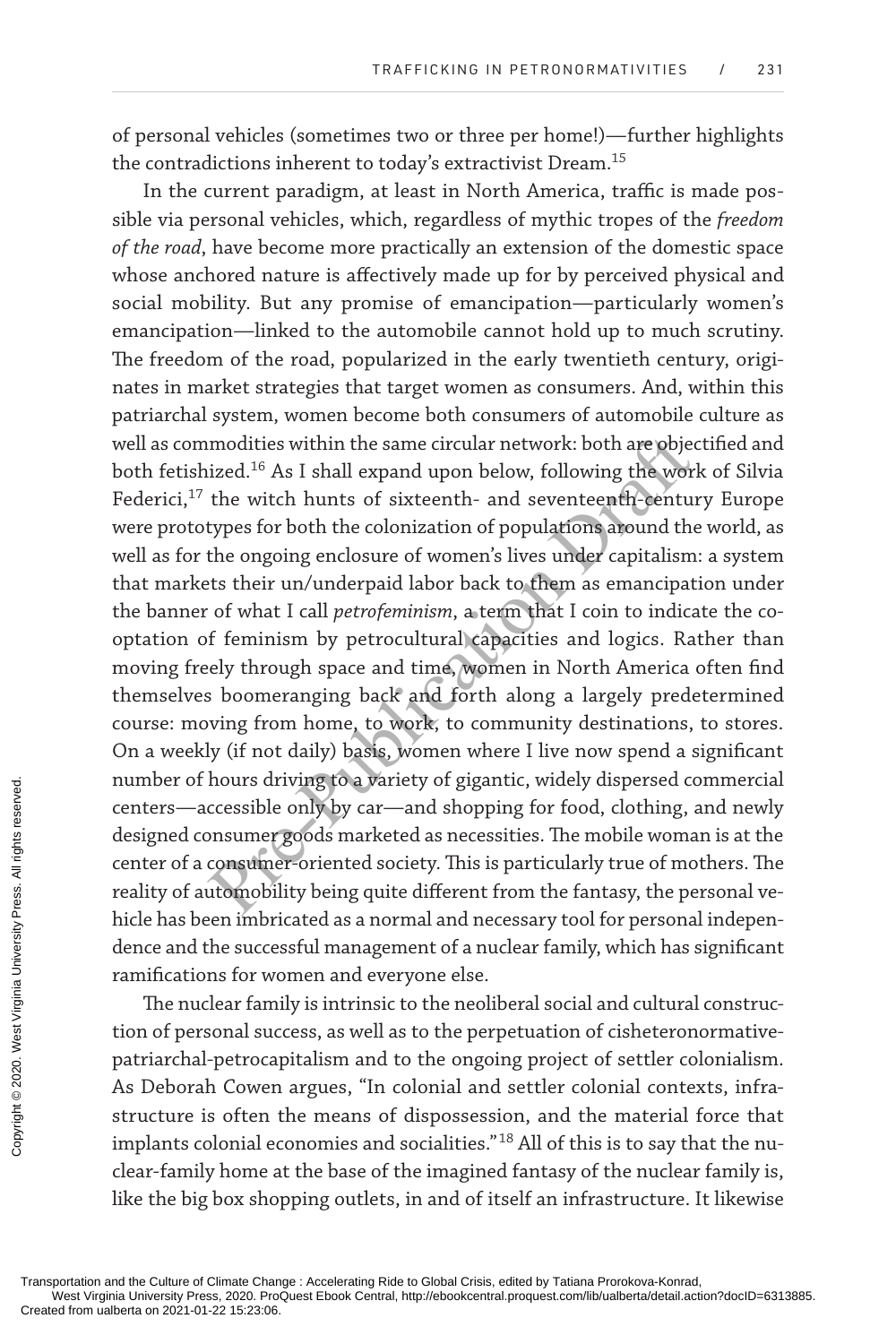shapes the infrastructural design of urban and suburban living in our modern petrocultures, just as the necessity to provide each family home with all of the goods and services to run a single residence has grown and maintained enormous consumer market.

their own oppression), while ensuring the containment<br>tricting Indigenous Peoples through the infrastructures of<br>ncluding residential schools and the many iterations of<br>tem and the criminal justice system.<sup>19</sup> The Dream is Moreover, the Dream of freedom afforded by both private property and the personal vehicle are tethered to infrastructures—shipping networks, roads, telecommunications, energy grids, structures of financialization and debt, and so on—that rely on an originary theft of Indigenous lands. Sold as mobility, the Dream is simultaneously about occupation and settlement. It is about the soft and hard infrastructures of extraction and colonialism that promise the chimera of freedom to some (ironically all the while binding them to the systems of their own oppression), while ensuring the containment of Other bodies, restricting Indigenous Peoples through the infrastructures of cultural genocide, including residential schools and the many iterations of the child welfare system and the criminal justice system.<sup>19</sup> The Dream is about the domestication and "development" of nature that has destroyed local ecosystems and perpetuated ecocide on a global scale. Any transition away from extractivist practices of the environmental variety must be accompanied with a shift in worldview, raison-d'être, and relationality that includes human and more-thanhuman relationships. Decarbonization of the environment alone is inadequate to address the challenge of climate change. Rather, we must address the root cause: the worldview that relates to bodies and their potential labor, as well as other species and nature, for the profit that can be extracted from them.

# (De)Colonization Road: Towards Deep Energy Literacy

## **Colonization Road**

Examined through a critical lens focused on the extractivism that is central to the project of settler colonialism, and on the subtending constructs of mobility upheld through private property and personal vehicles, the Canadian Dream is quite literally founded on land that has been stolen from its rightful owners. That is, the land that we now call Canada legally belongs to the Indigenous Peoples whose territories have been colonized. This is the history and current lived reality that Anishinaabe comedian Ryan McMahon navigates in Michelle St. John's 2016 documentary film *Colonization Road.* The film's title comes from the many roads named "Colonization Road" throughout Canada (see fig. 11.1), and this documentary examines the idea of the road Examined through<br>
Examined through<br>
to the project of set<br>
bility upheld throu<br>
Dream is quite liter<br>
ful owners. That is,<br>
Indigenous Peoples<br>
and current lived r<br>
gates in Michelle S<br>
film's title comes fr<br>
out Canada (s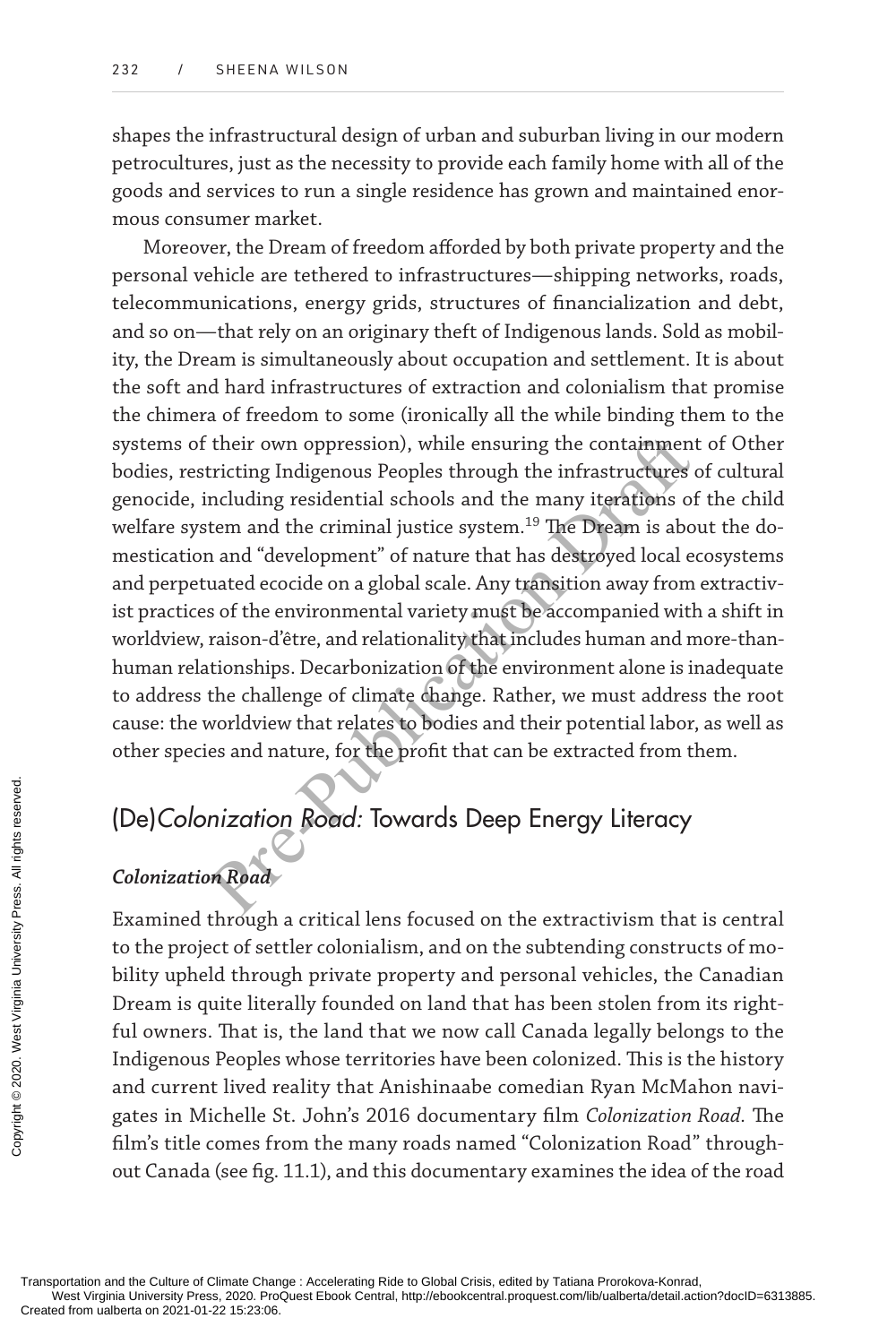

fig. 11.1. two green street signs crossed at an intersection with the street sign "Colonization rd." in full focus. (michelle st. John, *Colonization Road* [toronto: Decolonization Road Productions Inc., 2016], aired on CBC, *Firsthand*, http://www.cbc.ca /firsthand/episodes/colonization-road, 7:22. image from film.)

wo green street signs crossed at an intersection with the :<br>
FION RD." in full focus. (Michelle St. John, *Colonization Road*<br>
on Road Productions Inc., 2016], aired on CBC, *Firsthand*, http://v<br>
bisodes/colonization-road itself as both a literal and figurative or metaphorical manifestation of colonization in Canada. Released on the heels of Canada's Truth and Reconciliation Commission's reports, the film mobilizes political humor as one strategy to push Indigenous and non-Indigenous viewers alike to think through what reconciliation and decolonization mean for our future.<sup>20</sup> **<Insert ch.11\_fig.1>**

The film opens with a clip of McMahon performing his stand-up comedy routine on the topic of colonization. He starts out with the following bit: "You ever notice that when you ask the government for *your* land back, they're all like, 'Ok, one sec—Ok, let me see, one second, ok, alright here, let me just, one—, ok, one, uh, uh [*Pause for dramatic effect*] NO!' "<sup>21</sup> The scene then cuts directly to McMahon doing a street interview with a Canadian passerby asking, "Have you ever heard of colonization roads?" The young woman replies "No." This scene is followed up by a media clip of former Prime Minister Stephen Harper (2006–2015) publicly declaring: "We [Canada] also have no history of colonialisms." 22 Following discussions with two Indigenous experts, who put Harper's comments into context, McMahon then asks more Canadians on the street if they know which leader made this claim. Two take Commissions repoted and the Culture of Climate Characterial Transportation and the Culture of Climate Characterial form ualberta on 2021-01-22 15:23:06. Copyright Characterian Caracterial from ualberta on 2021-01-22 15:23: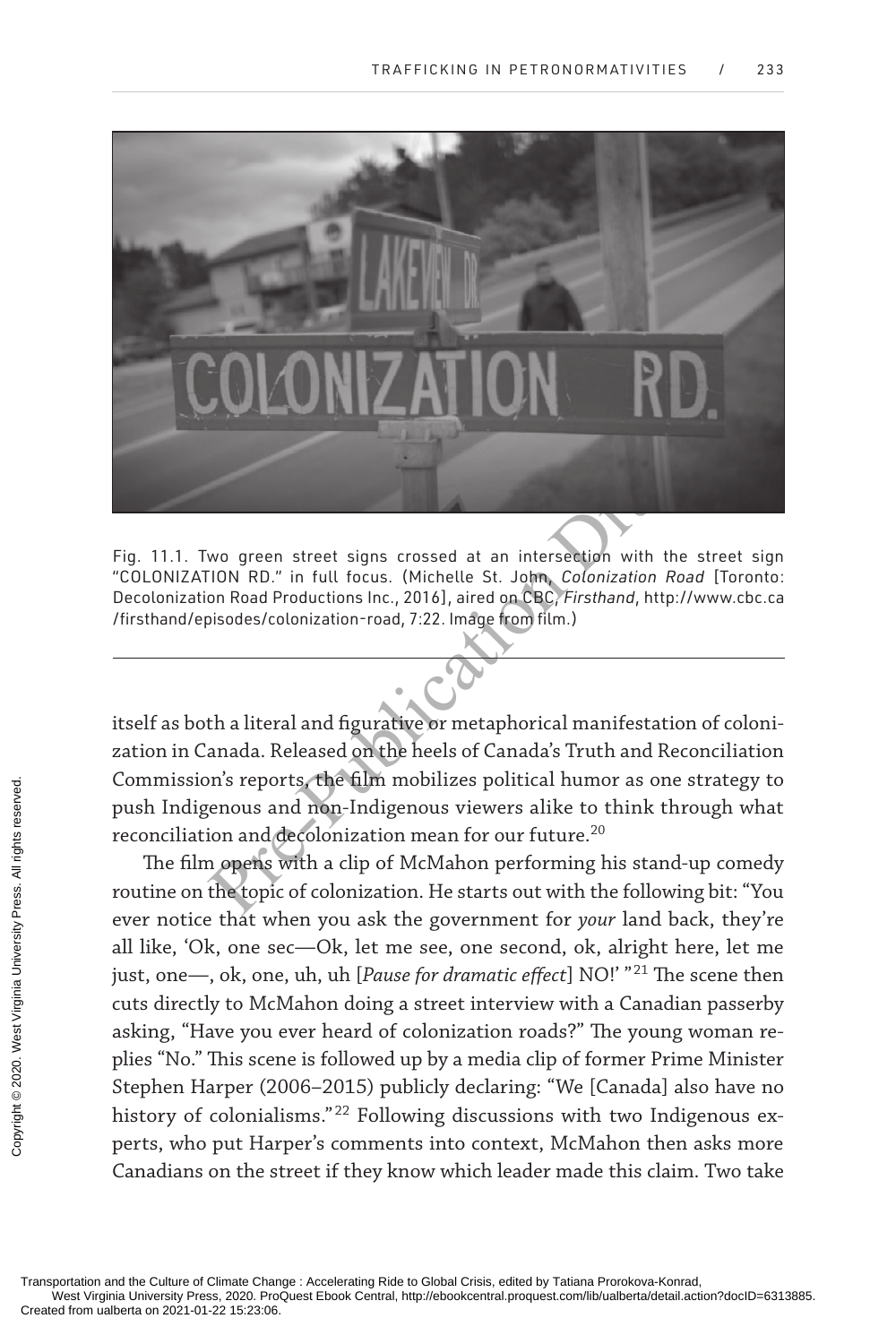ake their way from political rhetoric into law and policy. I<br>it is precisely this chasm in understanding and attunem<br>ture of colonization that needs to be bridged to even be<br>mpacts of historical and ongoing colonization in a guess. Two definitively answer that they do not. When he asks yet another pair of young women, "Do we think this country has a history of colonialism?" one responds with a tentative "to a certain extent," while the other asserts "oh, most definitely. . . . That's kind of how we were founded." <sup>23</sup> Juxtaposing such responses with his own voiceover reflections, which are more serious in tone, and interviews with historical and legal experts, in addition to more clips of his stand-up, McMahon illustrates that while there is some awareness of colonization and its histories, many Canadians are not attuned in the same ways as Indigenous people in Canada are to the ongoing violences enacted through the performative slights of hand demonstrated by Harper—which become not only part of the mainstream (toxic) media ecology of the nation but also make their way from political rhetoric into law and policy. McMahon shows that it is precisely this chasm in understanding and attunement to the ongoing nature of colonization that needs to be bridged to even begin to address the impacts of historical and ongoing colonization in Canada. Media, political rhetoric, law, and policy are all soft infrastructures of the nation-state. One of the experts who speaks about Prime Minister Harper's understanding of colonization in this introductory segment is Hayden King. Since the release of this film in 2016, King has spoken out extensively about the ways in which Harper's successor, Prime Minister Trudeau and his government, understand the nation-to-nation relationships between Canada and Indigenous nations that further threaten to entrench colonial relations, this time mobilizing the infrastructure of the language of reconciliation.<sup>24</sup>

Where McMahon uses humor to point out discrepancies between public perceptions of historical and ongoing colonization, I look to decolonial and feminist frameworks to make evident the complex relations connecting land, extractivism, and fantasies of freedom, so as to offer more adequate approaches to addressing climate change by organizing around energy transition. Within our present petroculture, energy systems require the extraction of fossil fuels from "resource-rich" lands that ultimately belong to the Indigenous Peoples of these territories. <sup>25</sup> A move away from oil and fossil fuel energy systems, and by extension from the social-economic-political power relations and infrastructures they require, therefore necessitates the development of alternative relationships, both with the land and with the stewards of those lands. With this in mind, energy transition is not merely a technical issue (i.e., what new technologies will replace the old?) but also requires a deep and concerted effort to examine and dismantle power relations in order to develop energy imaginaries that allow us to design more livable futures for all. Where McMant<br>
perceptions of hist<br>
feminist framework<br>
extractivism, and fa<br>
to addressing clima<br>
our present petrocu<br>
from "resource-rich<br>
of these territories<br>
and by extension from<br>
structures they requ<br>
relationships,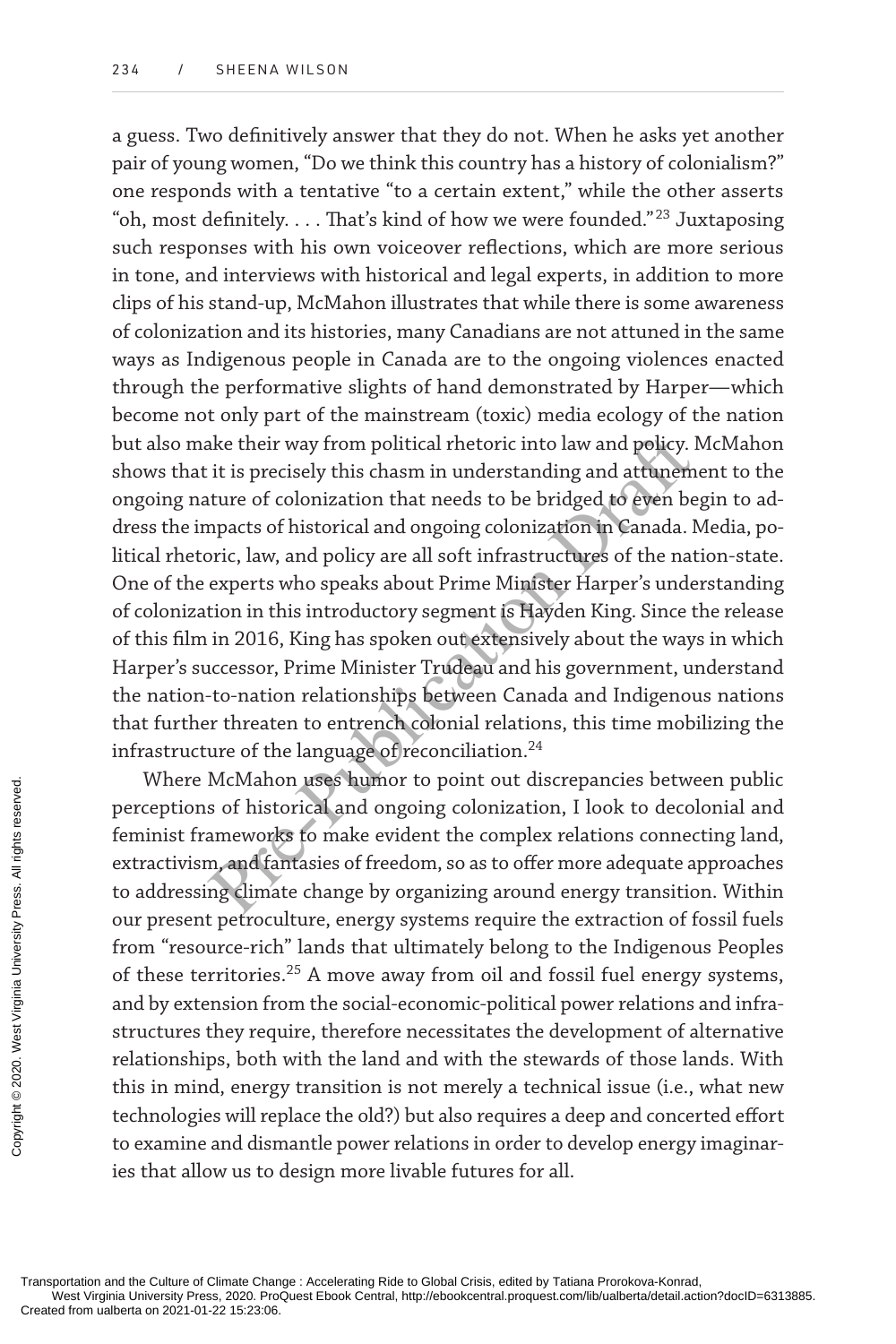#### **Deep Energy Literacy**

nology-based understanding of energy transition are nee<br>e important than the other; rather, they round out one<br>a smart thermostat or taking public transportation mig<br>g in energy transition depending on where you live in<br>b In other words, what is truly required of us at this time is a full-scale energy transition, informed by what I call *deep energy literacy*. This approach to literacy draws from theories of deep ecology that originated in the 1970s and argued that technocratic solutions were (and remain) inadequate to the challenges of ecological devastation. I make the allied claim that deep energy literacy is the understanding that all of our relationships are grounded in the energy systems that have fueled our networks of power and oppression—and thus deep energy literacy must be intersectionally feminist and decolonial in its mobilization. To be clear, both deep energy literacy and a more technology-based understanding of energy transition are needed. One is not more important than the other; rather, they round out one another. Installing a smart thermostat or taking public transportation might be part of engaging in energy transition depending on where you live in the world (because so many solutions will be oriented to local conditions), but so too is an understanding of how energy is social and how energy transition is—or could be—a galvanizing political force. In Canada, for example, full-scale energy transition and any new uses of the land must occur by first reconciling our relationships to the land and our concomitant relations with one another—Indigenous and non-Indigenous and also all manner of gendered, racialized, classist, ableist, relations in and between us—as well as our relations with the other species of flora and fauna, earth, air, water, and fire, with whom we coexist on this planet we call home. To dismantle and challenge the extractivist Dream that has come to undergird the way in which mainstream Canadians understand themselves in relation to land, to one another, and to energy, we need to practice alternative forms of literacy and understanding—again, deep energy literacy—to renegotiate power relations and reimagine more livable futures for all.

In *Colonization Road*, McMahon's inherently transgressive political humor provokes these same foundational issues about land, albeit in a different manner. As an Indigenous person, he is resisting the oppression and the genocidal dispossession of his people, for instance, by calling into question who owns so-called private property within ongoing regimes of colonial control and expansionism. In a particularly cutting segment, McMahon speaks to the then-recent report of the Truth and Reconciliation Commission (2008–2015), dedicated to documenting the history and legacy of Canada's residential school system, and its final report and ninety-four calls to action: WILN WHOM WE COE.<br>
lenge the extractive<br>
mainstream Canad<br>
another, and to ene<br>
understanding—ag<br>
and reimagine mor<br>
In Colonization I<br>
provokes these sar<br>
manner. As an Indig<br>
cidal dispossession<br>
owns so-called priv<br>
and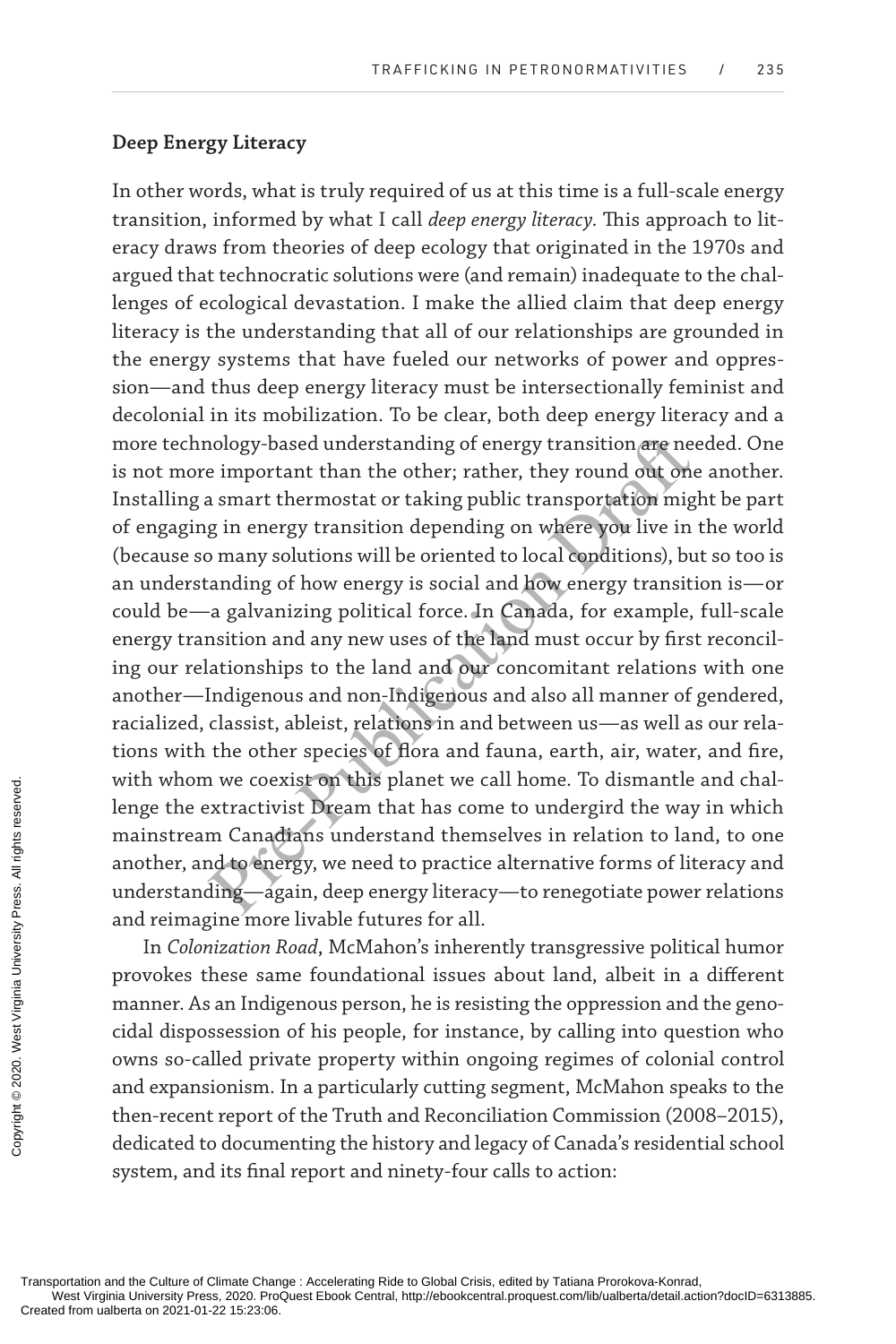Oh, we are in a time that we have never seen before and we are not ready, folks. We are not ready, 'cause I'm talking about nation-to-nation shit, right? Like I'm talking about getting land back. Which, I don't even know if that means you have to go back to where you came from. I'm not sure yet. Maybe it does, I don't know. Oooh . . . feel that? That's the assholes of . . .<sup>26</sup>

At this moment, McMahon gestures and laughs about the sphincters of his white audience members tightening up, as he riffs on the very serious issues of reconciliation and land rights and what they mean for the future of non-Indigenous and Indigenous relations.

her stress these points, *Colonization Road* moves viewer.<br> *v* of Canadian colonization and Indigenous dispossessio<br>
history of the Doctrine of Discovery, its inceptions, and<br>
si nto the present. As a recap, the Doctrine To further stress these points, *Colonization Road* moves viewers through the history of Canadian colonization and Indigenous dispossession, including a short history of the Doctrine of Discovery, its inceptions, and its ongoing impacts into the present. As a recap, the Doctrine of Discovery "emanates from a series of Papal Bulls (formal statements from the Pope) and extensions, originating in the 1400s. Discovery was used as legal and moral justification for colonial dispossession of sovereign Indigenous Nations." <sup>27</sup> It declared that the first European nations to discover lands inhabited by "non-civilized"—in other words, non-white and non-Christian—peoples would be given sovereign ownership over those lands. While subsequent legal documents, such as the Royal Proclamation of 1763 and numerous treaties would, in fact, recognize that Indigenous Peoples have rights to their land, the long-held belief that Christians were entitled to the land led to the Free Land Grants of the nineteenth century that parceled out Indigenous territory to settlers. As Indigenous legal scholar and activist Pam Palmater explains in the film, Indigenous rights are inherent and existed before settlement. <sup>28</sup> As Palmater asserts, "If you read the Royal Proclamation, they say why they had to recognize those rights, and it was because the only way that their 'colony' could be secure or have any justice is if they recognized and protected those rights, because we weren't giving them up."<sup>29</sup> Treaties, she explains, do not undermine Canadian law, but are instead foundational to it, and thus Canada must "recognize our [Indigenous] sovereignty and nationhood in order to even exist as a state." <sup>30</sup> *Colonization Road* weaves these historical and political facts shared by a range of Elders and academic experts to illustrate that the dispossession of land central to the colonial project is ongoing: *it is not an event but a structure*. <sup>31</sup> Put otherwise, colonization is defined not only by historical events but also by the current infra*structures* that enable its affirmation and continuation, in this case laws that validate discovery and erode Indigenous Treaty Rights. Crimistians were entimed and according the legal scholar and according the Royal Proclama<br>
it was because the correct and extractive is if they recogn<br>
them up."<sup>29</sup> Treatie instead foundations<br>
sovereignty and na Road wea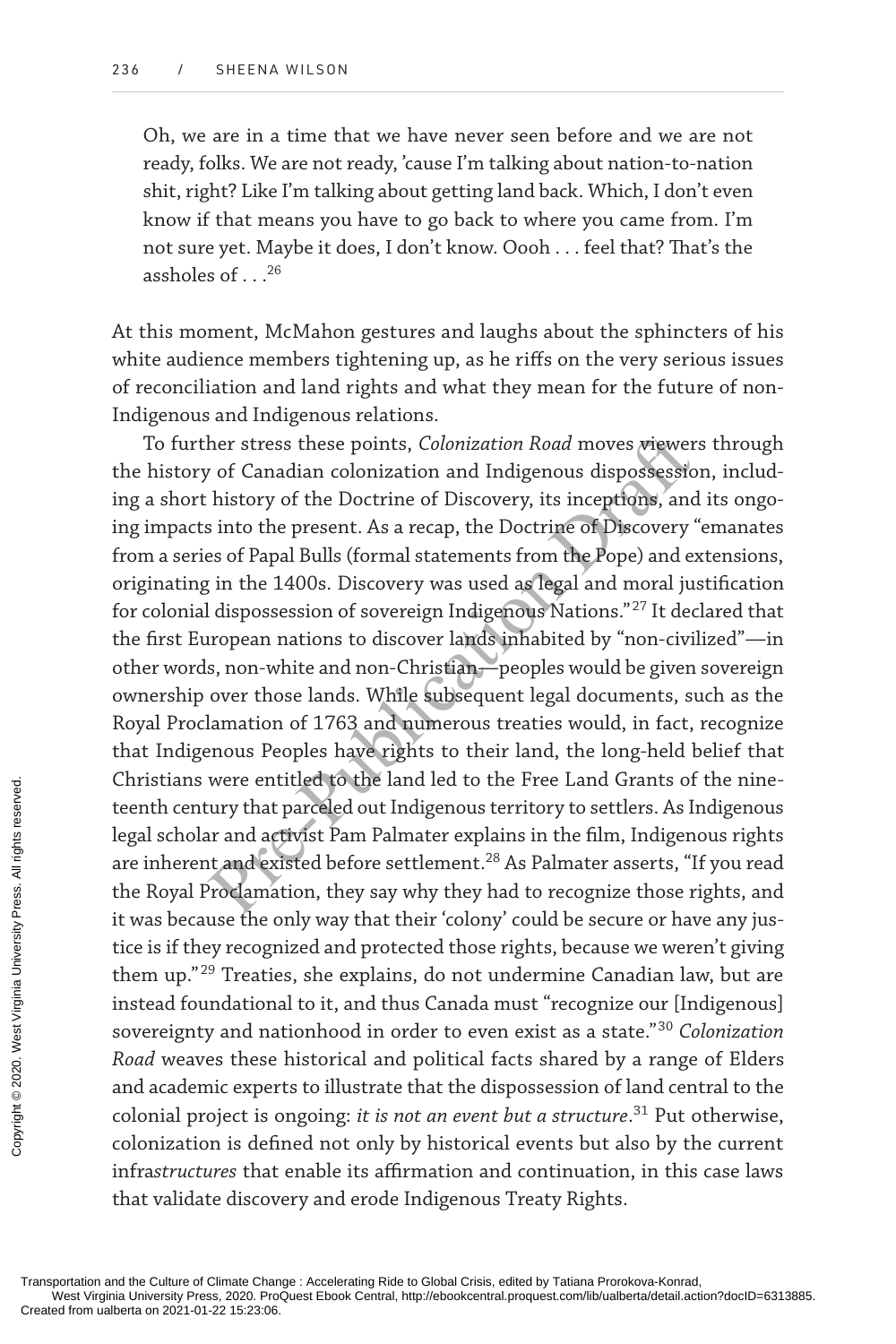Accordingly, today's pressing political and economic hot topics—be they pipeline infrastructures, carbon pricing (an infrastructure of economy), or energy transition (another material infrastructure)—must be contextualized within the fraught history *and* present context of colonization; this is a process that necessitates deep energy literacy. That is, rather than trafficking in discussions about how to power the country through new technological innovations or ad hoc solutions, which often fail to address the ongoing exploitation of Indigenous Lands, we might instead redirect current conversations around climate change and energy transition towards more fulsome popular *energy imaginaries* that hold the capacity to speculate not only on a range of decarbonized possible futures but also futures in which the worldview that drives decision making shifts from extracting value to valuing all lives—human and more-than-human. As highlighted above, and as seen through the lens of deep energy literacy, McMahon's critiques of the land are part of a larger critique related to the current energy system. Implicitly, his demand for reorienting our nation-to-nation relationships and our relationships to the land is also a call to explicitly recognize who owns and controls "resources," how that land is "managed," and for whose benefit. In other words, he asks us to consider who profits from the way things are?

aking shifts from extracting value to valuing all lives—h<br>human. As highlighted above, and as seen through the len<br>racy, McMahon's critiques of the land are part of a large<br>the current energy system. Implicitly, his demand At this historical moment, when energy transition is needed as a first critical response to decarbonizing the environment, energy transition can also become a material reality and a politics around which we can begin to imagine and organize for new futures. As new "resources" and energy sources and systems are proposed for use (for example, rock bed formations with geothermal potential, or wide-open spaces ripe for wind-power capture or solar-power generation), we must rethink anew our relationships to the lands on which these projects are situated. As we embark on this renegotiation of land use for new low-carbon energy transition projects, it is also possible and necessary to renegotiate the deeper relationships we have to these spaces and places and to the people who live on them and have rights to them, especially Indigenous Peoples, given that Crown lands and Indigenous lands in remote areas of the country are often the sites and sources of new energy projects. In this way, decarbonized futures *could* help bring about more socially just futures for everyone in these territories, as well as those we are impacting around the world, through our ongoing petrocapitalist practices. Because if Indigenous Peoples are constrained by existing infrastructures, so too—to differing degrees at the intersections of power—are the majority of the population whose own mirage of freedom is, when exposed, another form of enclosure. While a solar farm in and of itself holds no promise of providing more equitable futures, the Erents are proposed in<br>
potential, or wide-<br>
generation), we mut<br>
these projects are since<br>
remegotiate the deer<br>
the people who live<br>
Peoples, given that<br>
country are often the<br>
carbonized futures<br>
one in these territo<br>
t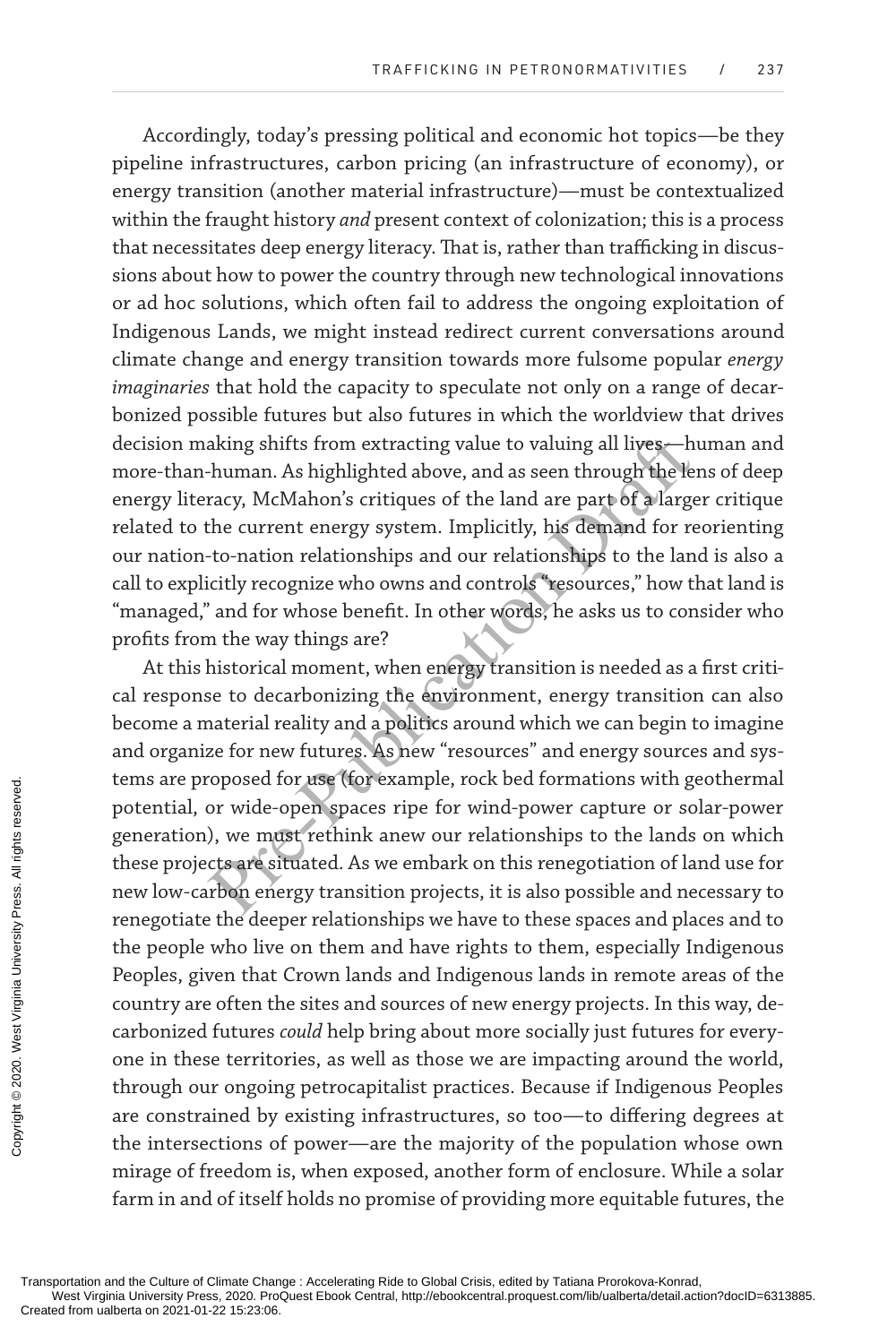negotiations around these new infrastructures—from where they are built, on whose lands, to who controls those lands and who controls the means of power generation, and for whose benefit—could seriously reorient existing relations of power for Indigenous and non-Indigenous peoples and communities alike.

#### **Paving the Road for Colonization: Infrastructures of (Im)Mobility**

In addition to challenging the representations that have concealed the originary theft on which the Canadian Dream is founded, St. John's film explores infrastructural issues by identifying and debunking the metaphor of the road as benign, and of mobility as freedom. To begin, McMahon's voiceover narrative introduces the literal and metaphoric meaning of the road (see fig. 11.2):

Colonization. We need to talk. I know you well. I wish I didn't, but I do. How crazy is this? There is a road named after you in my hometown. The road starts at the base of our traditional ceremonial grounds on my reserve: Koocheching First Nation in Northwestern Ontario. I played on this road. I swam off of it. I drove and walked this road. But I never knew what this road had done to my people. And, it turns out, there are colonization roads scattered across Manitoba and Ontario. Crazy. 32

uces the literal and metaphoric meaning of the road (see<br>aation. We need to talk. I know you well. I wish I didn't, bu<br>azy is this? There is a road named after you in my home<br>d starts at the base of our traditional ceremon The same privilege that made it historically possible for European explorers to declare *terra nullius* <sup>33</sup> and claim dominion/*dominus* <sup>34</sup> over the discovery of the New World as their God-given right also works to mobilize settler colonial freedom fantasies that pave the way—quite literally by mapping, surveying, and building infrastructure such as colonization roads—for the cultural genocide and dispossession of Indigenous Peoples, their land, languages, and cultures. Further highlighting the power of roads as infrastructures of colonization, Palmater adds, "To me, roads, railways, they're like an infection, not just metaphorically but actually. It was a way of invading our territories without legal authority, without consent. And what are roads used for now? They literally bleed our territories dry of people, of resources, everything that matters to us. And, they pose a hazard." 35 Transportation and the Culture of Climate Character Created from ualberta on 2021-01-22 15:23:06. Coptated from ualberta on 2021-01-22 15:23:06. Proceded from ualberta on 2021-01-22 15:23:06. Proceded from ualberta on 2021

Both McMahon's and Palmater's comments invoke the invasive, predatory nature of roads at multiple levels, symbolic and infrastructural. For many Indigenous communities, roads not only allow for unofficial logging and mining operations that move resources unidirectionally out of Indigenous territories into the coffers of multinational corporations, but roads also play a role in other modes of illicit trafficking. For example, the Highway of Tears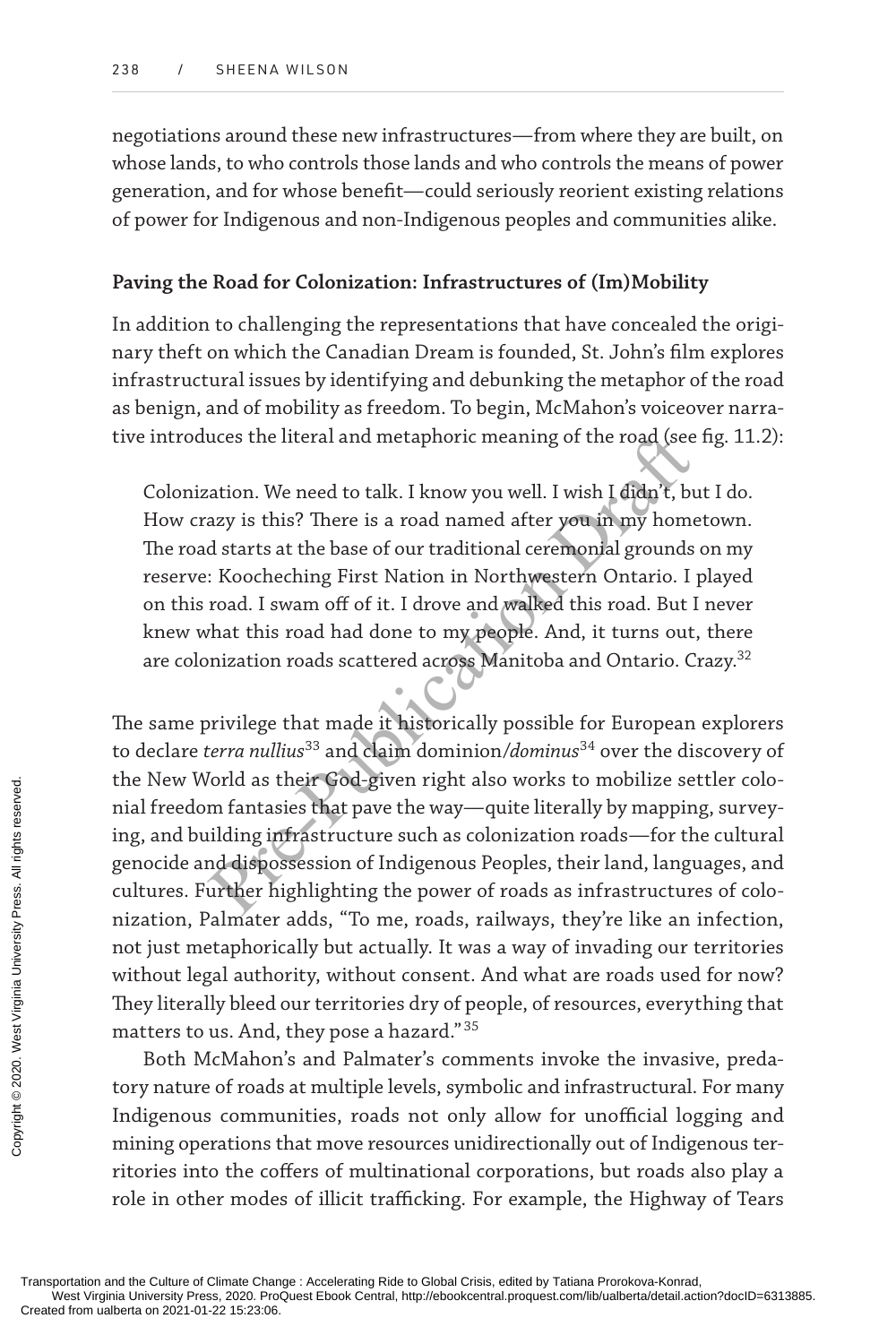

fig. 11.2. simplified map of colonization roads in 1863 running through what is now ontario. (Michelle St. John, *Colonization Road* [Toronto: Decolonization Road Productions Inc., 2016], aired on CBC, *Firsthand*, http://www.cbc.ca/firsthand/episodes/colonization-road, 3:37. Image from film.)

Pre-<br>
Antes Chinage Maria and an 1863 running through What is n<br>
John, *Colonization Road* [Toronto: Decolonization Road Productions<br>
7. *Firsthand*, http://www.cbc.ca/firsthand/episodes/colonization-<br>
ilm.)<br> **Example 1960** (Highway 16 in British Columbia, Canada), where hundreds, by some accounts, and thousands by others, of Indigenous women have gone missing or been murdered since the 1960s, sparking a national inquiry, is also invoked by Palmater when she talks about invasion without consent. In a world of settler colonialism, women of color are more at risk than men of color or white women, and Indigenous women are often most at risk. Audra Simpson argues eloquently that this is because, according to Indigenous structures of governance, women are the original keepers of the land, and petrocolonialism therefore requires their ongoing dispossession and disappearance. <sup>36</sup> In the settler colonial reality of Canada's modernity, the Highway of Tears is a synecdoche for the many roads that have led to the dispossession and erasure of Indigenous women's power through the sociological phenomenon of missing and murdered Indigenous women and girls in Canada. 37 Transportation and the Culture of Climate Characterial Transportation and the Culture of Climate Characterial Constant Characterial Constant Characterial Constant Characterial Constant Characterial Constant Characterial Co

*Colonization Road*, and the voices it gives space to throughout, speaks back to the Dream founded on a particular vision of success as "freedom" to own private property and freedom to access the open road and move through the world, as well as the freedom of class mobility narrated as the rightful reward of hard work (never of structural violence and privilege—which are unavoidably a foil for one another). In a world designed by white men for white men, the Dream built on freedom and mobility—both literal and metaphoric, both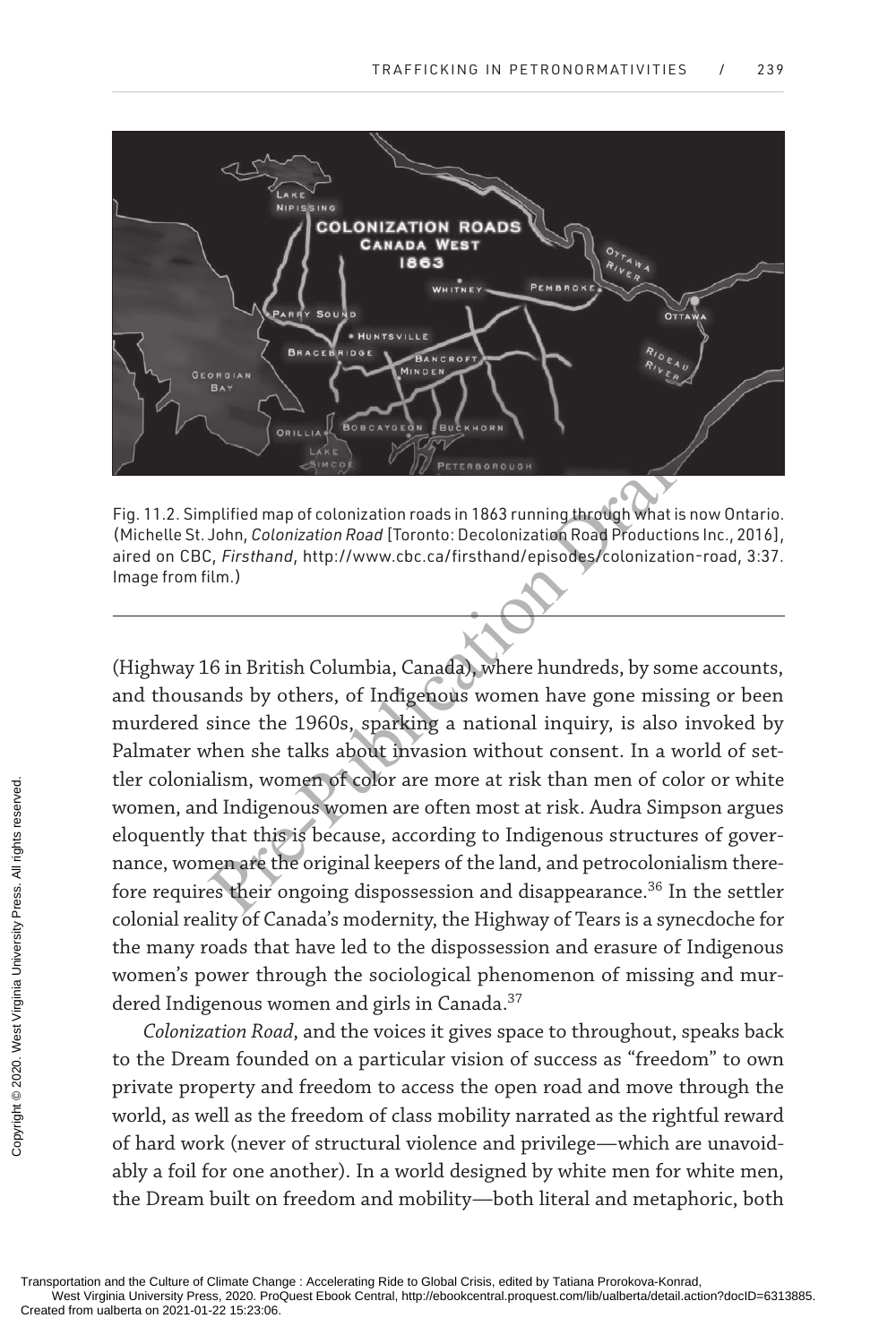physical and social—that might be attained by the most privileged is experienced differently by those bodies situated differentially at the intersections of power. Furthermore, this same system and network of exploitation and extraction that has fueled colonial dispossession and reinforced an extractivist worldview is also responsible for the global warming that now presents a threat to us all. If we are going to address climate change, it will take more than technological shifts to slow and reverse the rampant rise of  $\mathrm{CO}_2$  issuing from these histories of extracting and moving value globally for the profit of a few. What is needed, instead, is deep energy literacy that interrogates and challenges power dynamics so as to develop full-scale transitions toward more just futures by dealing not simply with CO<sub>2</sub> emissions but with the deep causes of these emissions. The current media ecology traffics in the stolen Dreams necessary to sustain bankrupt capitalist financial worlds that continue to rely on colonialism. Our attachment to these fantasies contributes to our actions and inaction in response to the grand challenges of the twenty-first century, most pressingly, global warming.

# Colonizing Women's Lives, Past, Present, and Future

## **Histories of Oppression: From Witch Hunts to the Nuclear Family**

missions. The current media ecology traffics in the stole<br>co sustain bankrupt capitalist financial worlds that contin<br>ism. Our attachment to these fantasies contributes to oo<br>n in response to the grand challenges of the tw Having outlined how the infrastructures of the Dream narratives are inseparable from colonialism, in this section I aim to illustrate how the Dream is also cisheteronormative and patriarchal, illustrating by way of Silvia Federici's examination of historical witch hunts where and why feminist visions of the future that aim to subvert and overturn the infrastructures of modern social reproduction are, to my mind, inextricably linked to and have common cause with decolonization efforts. <sup>38</sup> Under capitalism, the lifeworlds of the majority are colonized, albeit in uneven and intersectionally different ways. The lives of oppressed people, Indigenous people, and women are colonized in different ways based on where our gendered, raced, classed, and abled bodies intersect with existing power structures. In addition to the house and car—private property and (auto)mobility—another central component of the Dream fueled by existing *energy imaginaries*is the nuclear-family unit. Indeed, the conversation often halts when we ask how transformations to energy infrastructure might impact the daily (and family-focused) privileges to which we have become accustomed. Further, and in addition to legitimizing the need for private property and personal vehicles, this heteronormative-familial mode of relationality also relies on (mostly) women's social reproductive Transportation and the Culture of Climate Character of Created from ualberta on 2021-01-22 15:23:06. Created from ualberta on 2021-01-22 15:23:06. Procented from ualberta on 2021-01-22 15:23:06. Procented from ualberta on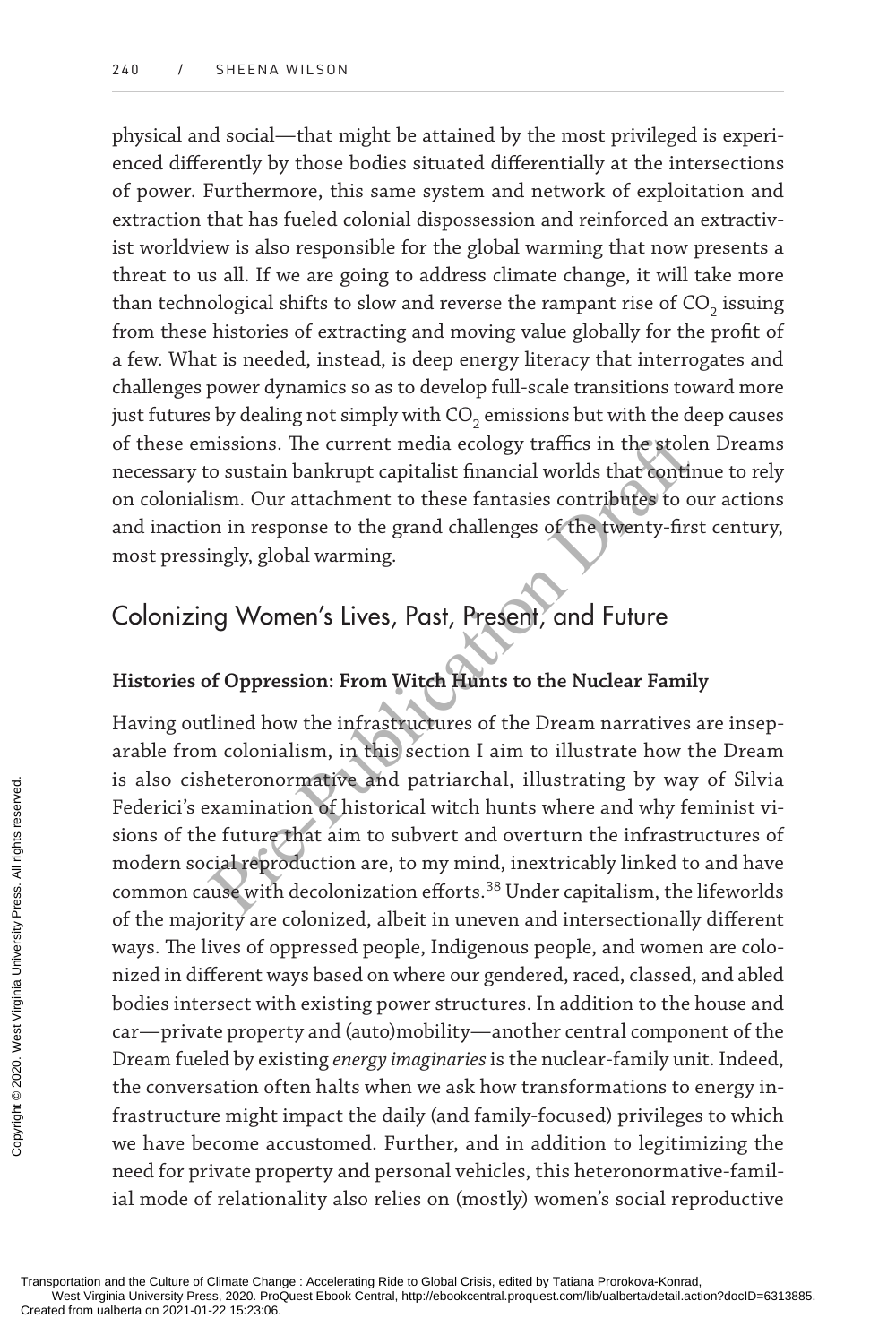labor, largely unpaid. For example, women are most often responsible for domestic work that is integral to the production of value, but is unrecognized as formal "labor" within capitalist logics of production and accumulation. Furthermore, when this labor is waged, it is often relegated to marginalized women such as women of color and poor women, those least able to benefit from the already scanty protections afforded to labor by the state. To ensure buy-in and thus the perpetuation of the status quo, colonial capitalism in Canada not only normalizes the exploitation of land and resources, and in so doing subsumes and represses the treaties and relationships on which this nation's own legitimacy rests, but it also continues to colonize the present and the future by normalizing the exploitation of the bodies and labor of women and women of color.

n of color.<br>
g to the histories that have led to the current moment<br>
l that European women's lives were colonized through<br>
e sixteenth and seventeenth centuries in Europe, which<br>
e and killing of hundreds of thousands of w Looking to the histories that have led to the current moment, Federici has argued that European women's lives were colonized through the witch hunts of the sixteenth and seventeenth centuries in Europe, which involved the torture and killing of hundreds of thousands of women.<sup>39</sup> The historically overlooked "witch-hunt was a major *political* initiative" and "one of the most important events in the development of capitalist society," an "essential aspect of primitive accumulation and the 'transition' to capitalism."<sup>40</sup> During this period, women who engaged in traditional women's work—midwifery, medicine, the foraging and cultivation of food on commonly owned lands were dispossessed of their access to these communal holdings and to their own expertise (i.e., the commons). These female bodies and knowledges were then integrated into a rationalized patriarchal capitalist market, a market in which women would henceforth participate only as poorly waged laborers, who earned half of what a man earned in the fourteenth century and onethird of what men earned by the mid-sixteenth century.<sup>41</sup> This history of oppression, which was multifaceted and included the aforementioned erasure of particular knowledge systems and subsistence practices, as well as tools of power such as the decriminalization of rape (which resulted in state-sanctioned rape and erased women's rights to their own bodies) and the mass killing of women, is intrinsically intertwined with the subjugation of the poor, people of color, and Indigenous populations. The witch hunts occurred "simultaneously with the colonization and extermination of the populations of the New World, the English enclosures, the beginning of the slave trade, the enactment of 'bloody laws' against vagabonds and beggars, and it [the persecution of witches] climaxed in that interregnum between the end of feudalism and the capitalist 'take off.' "<sup>42</sup> Transportation and the Culture of Climate Characterial reserved.<br>
The Created from ualberta on 2021-01-22 15:23:06. Copyrighta for university Press. All rights of power such as the tioned rape and era<br>
importance and era i

Not unlike the history lessons provided by *Colonization Road* in relation to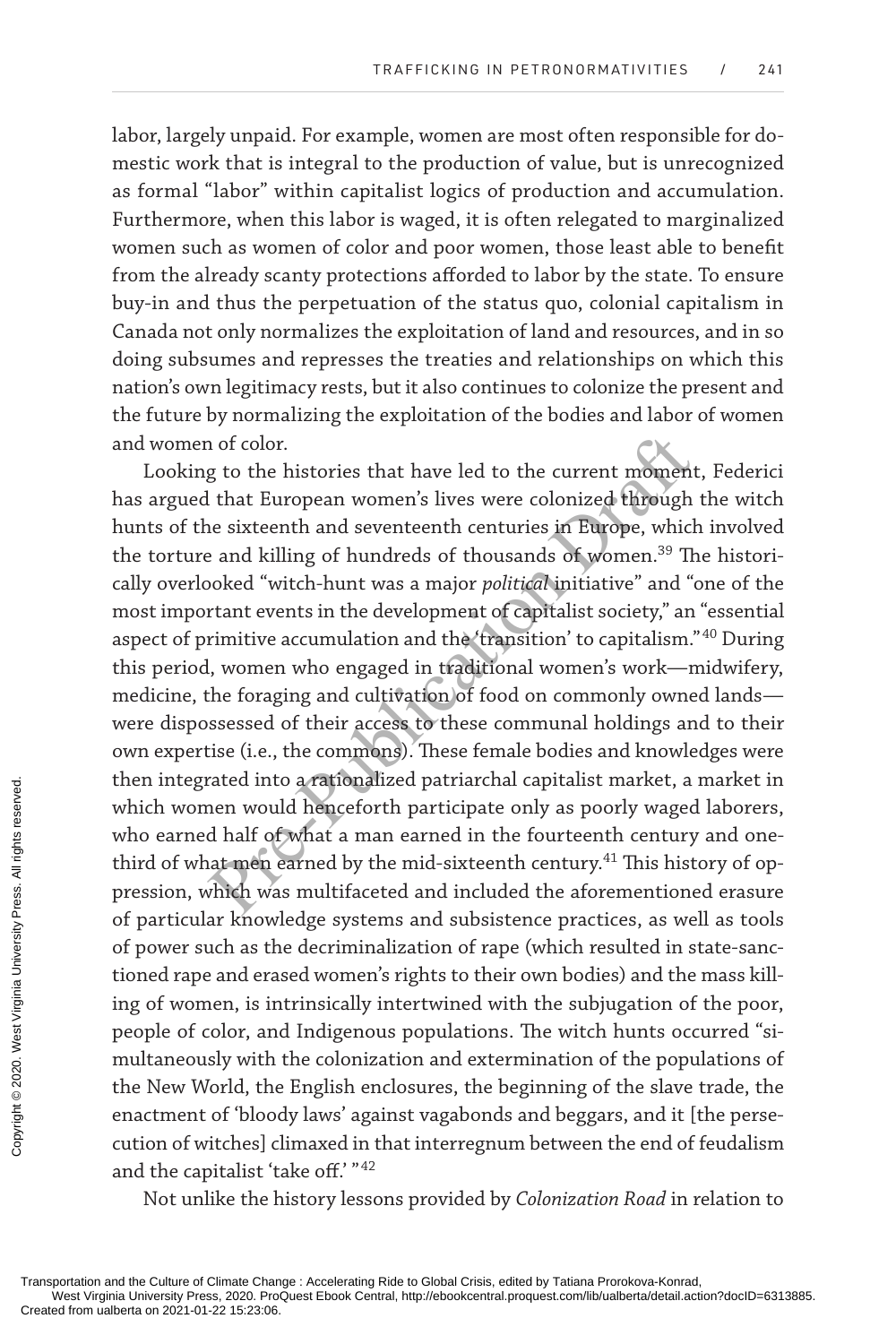the Doctrine of Discovery outlined above, this historical account of women's history and specifically of the witch hunts also demonstrates how the control of land, bodies, and ideas (i.e., knowledge systems) is made possible by soft and hard infrastructures of the Dream of mobility and freedom, which enclose all but a very few. As Federici notes, "The colonized native Americans and the enslaved Africans . . . shared a destiny similar to that of women in Europe, providing for capital the seemingly limitless supply of labor necessary for accumulation." <sup>43</sup> Under capitalism, the colonized masses are positioned as resources from which value can be extracted. And, under modern petrocapitalism, women's labor and lives continue to be colonized through the division of private from public life that relegates *free* reproductive labor to the nonmonetized domestic realm that sustains the *free* market.

#### **Petrofeminism, (Auto)Mobility, and Ethical Oil**

domestic realm that sustains the *free* market.<br>
nism, (Auto)Mobility, and Ethical Oil<br>
arch around motivations for and resistances to energy t<br>
to ask, what version of feminism is being trafficked t<br>
ativity? An initial r In my research around motivations for and resistances to energy transition, I have had to ask, what version of feminism is being trafficked to sustain petronormativity? An initial response might be articulated in relation to the second media text featured in this investigation—namely, the television commercial produced by Ethical Oil, a pro-Alberta oil sands organization with close connections to conservative politics in Canada. In 2011, the EthicalOil. org billboard campaign and associated television commercial in Canada mobilized both foreign and domestic women's images in numerous ways, not the least polemical of which invoked "foreign" women's deaths by stoning in Middle Eastern oil-producing nations. 44 In Ethical Oil's television commercial, the Canadian (or Western) woman is defined against the Saudi woman, as someone whose liberty is linked directly to her mobility, specifically her (auto)mobility, which enables her to move from home to work to shopping. 45 The commercial promotes a brand of feminism—what I call petrofeminism—that has been normalized as part of Western neoliberal petroculture. Petrofeminism reveals the ways in which oil, as an energy source, has shaped the lives of Western women not only through infrastructure, but also through explicit advertising strategies with well-defined consumer aims, as well as through political discourse that mobilizes the concept of "woman" as a means to justify resource extraction and international political relations of power. Transportation and the Culture of Climate Character Created from ualberta on 2021-01-22 15:23:06. Coreated from ualberta on 2021-01-22 15:23:06. Press. 2020. Proceded from ualberta on 2021-01-22 15:23:06.

In the West, shopping and consumer activity are largely defined as "feminine" and associated with the female-gendered or female-identified subject. As an example, the Ethical Oil commercial elaborates, in a voiceover, that through its purchase of Saudi oil, Canada "bankroll[s] a state that doesn't allow women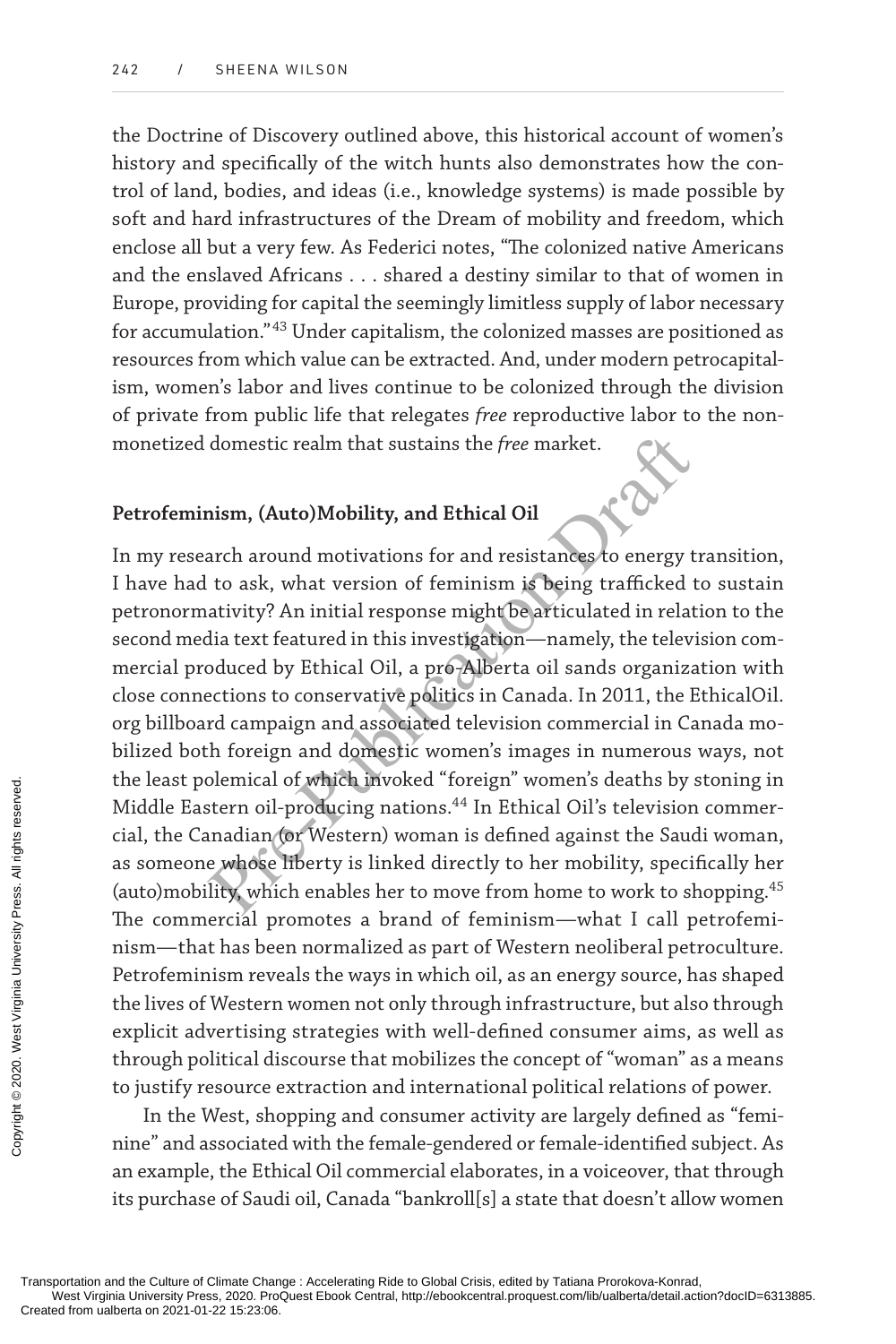is the Ethical Oil campaign, as well as in the current medi<br>powerful role of the automobile in the Western social imate<br>powerful role of the automobile in the Western social imate<br>provided in the Western social imate<br>pre-c to drive," a claim that is substantiated through subtitles that read, " 'Five Saudi women drivers arrested.' *Associated Press*, June 29, 2011," followed by " 'Saudi women . . . can't even leave the house to shop, let alone get a job, without a male family member's permission.' *Time*, October 19, 2009." <sup>46</sup> These "facts" about women's abilities to drive a car, shop, and work are placed on equal footing with Saudi women's lack of legal rights, as the commercial testifies to the fact that " 'Women also faced discrimination in courts, where the testimony of one man equals that of two women.' U.S. State Department." <sup>47</sup> While Ethical Oil strategists might have used Saudi women's continuously postponed access to the vote as an argument to illustrate their oppression, the automobile and consumerism were chosen instead. In this way, the extractivist Dream perpetuated in the Ethical Oil campaign, as well as in the current media ecology, reveals the powerful role of the automobile in the Western social imaginary as a symbol for autonomy and freedom, particularly as it has been constructed in relationship to women as petrofeminism: that is to say, a vision of women's lives that serves white supremacist cisheteropatriarchal colonial petrocapitalism. Petrofeminism is an easily exportable ideal of womanhood used to justify the continuation of business as usual, and to not only slow any transition away from fossil fuels to other energy sources but to potentially open up new female consumer markets in the East. Petrofeminism casts a broad petronormative net. The infrastructures of language mobilized by petrofeminist messaging recuperate the lives and limits of the imaginary for women in Canada and around the world about what futures are available to us.

This discourse builds on long-standing cultural narratives that tie women's freedom—or emancipation—to mobility, and specifically to automobility. The ideal of petrofeminism, like the "beauty myth" or the "mommy myth," mobilizes women's images, and largely white women's images, against all women, white or not, enclosing what is acceptable or possible for any of us.<sup>48</sup> For example, the petroleum-powered automobile has a symbolic resonance with firstwave feminism and the suffragette movements of the early twentieth century. The acquisition of the vote is a landmark moment in Britain, the United States, and Canada, and the Western suffragette campaigns that gained increasing visibility during the late nineteenth and early twentieth centuries popularly aligned women's emancipation directly with the automobile through media campaigns that photographed suffragettes campaigning for the vote in gaspowered cars, particularly US suffragettes before 1920 (see fig. 11.3).<sup>49</sup> Transportation and the Culture of Climate Characterial Created from ualberta on 2021-01-22 15:23:06. Coptated from ualberta on 2021-01-22 15:23:06. Proceding the Copyright Characterian Created from ualberta on 2021-01-22 1

With this historical mobilization of petrofeminism in mind, the Ethical Oil commercial not only represents a denial of the deep and complex social transitions that are required as part and parcel of any just energy transition—that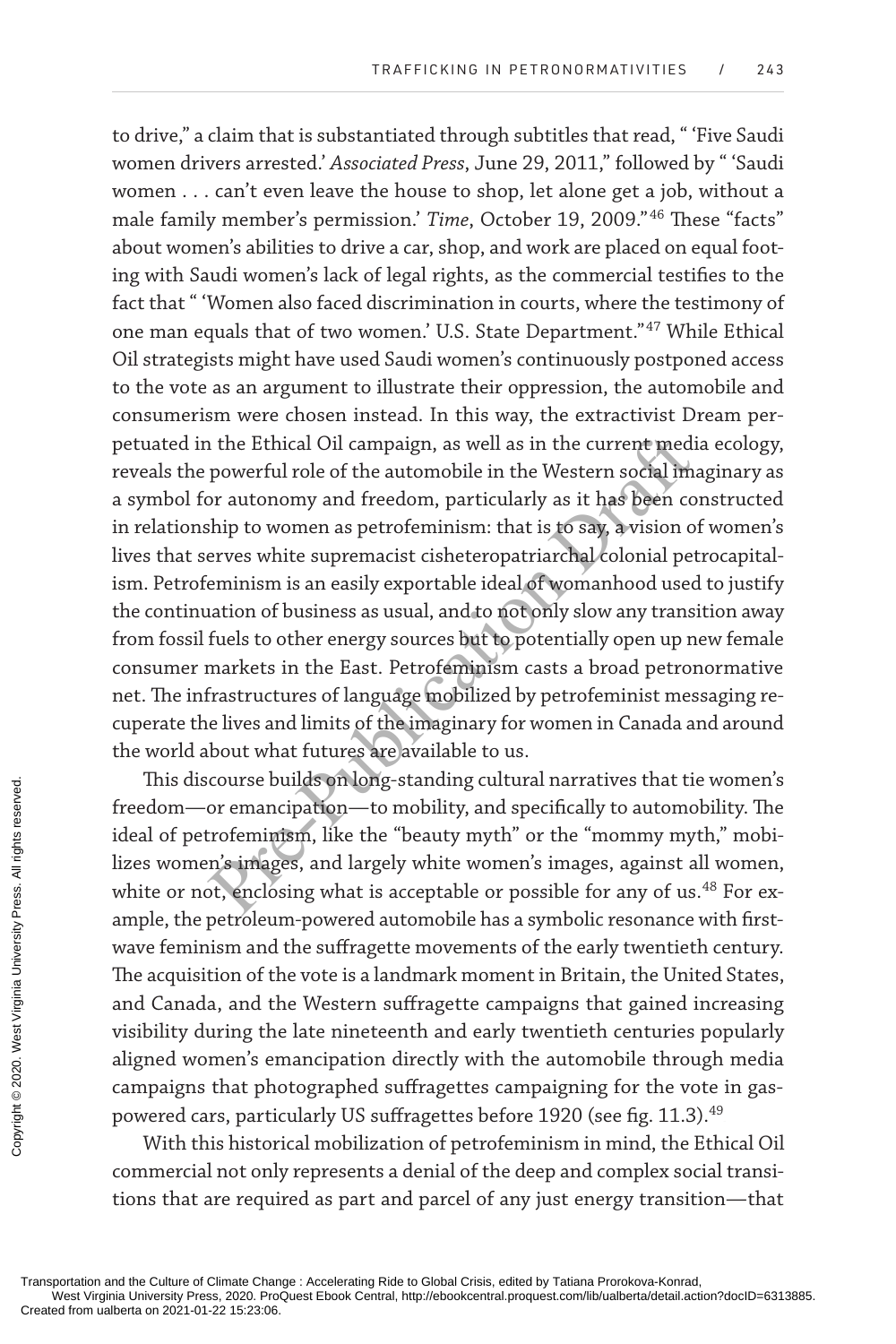

Fig. 11.3. Image of Nell Richardson and Alice Burke photographed in their yellow Saxon automobile in 1916, while on the first cross-country suffrage trip by automobile, which was sponsored by the National American Woman Suffrage Association. (Library of Congress, Prints & Photographs Division, LC-DIG-ggbain-21391. Digital file from original negative.)

is, of any "ethics" of oil or energy—but it also defers entirely the issue of global warming in a desperate bid to maintain the power that fossil capital endows on the most privileged within the system. It is able to do this as part of a larger media ecology that has historically and ongoingly mythologized the role of the automobile, conflating it with individual autonomy and the Dream of freedom and success. The Dream and reality do not align for anyone, but least of all for women. Quite in contrast to the fiction, women's (auto)mobility drives an ever-expanding consumer market, rather than fulfilling any visions of feminist emancipation in the present or the future. As Andrew S. Gross argues, "the most common trope of driving—'the freedom of the road' "—popularized in the early twentieth century is linked to marketing strategies that were targeting women as consumers. <sup>50</sup> He goes on to argue, "the woman driver quickly became the central figure of consumerism. Gender, in fact, turns out to be an important strategy for mediating some of the conflicts and anxieties attending Exercise<br>
Exercise on the most privileg<br>
created for warming in a despe<br>
on the most privileg<br>
media ecology that<br>
automobile, conflat<br>
and success. The D<br>
for women. Quite in<br>
ever-expanding con<br>
emancipation in th<br>
most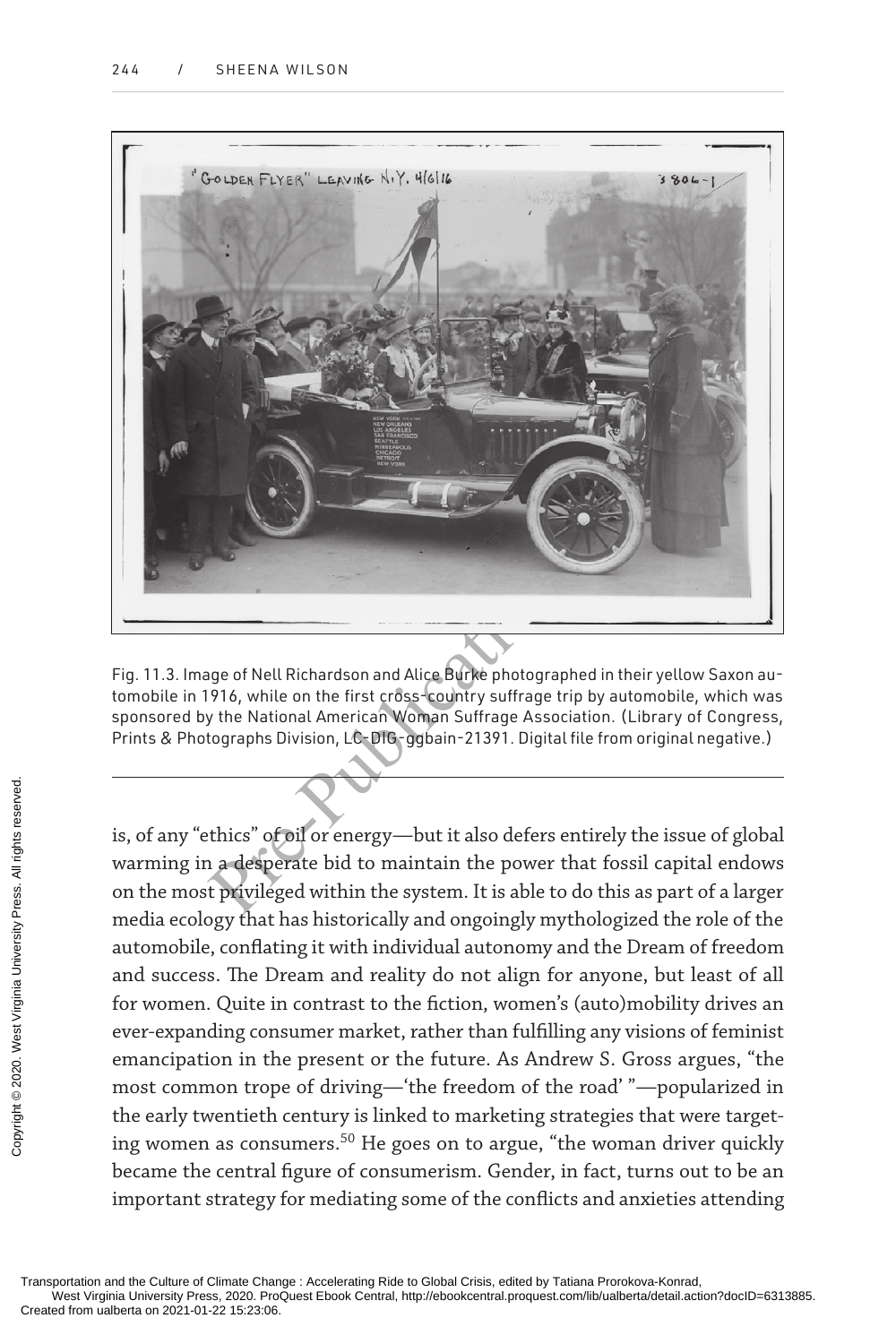the transition to a consumer-oriented economy." <sup>51</sup> And, within this system, women also become commodities. Women and cars, in many instances, are made synonymous with one another, the automobile being perceived as an object of desire and either equated to or accessorized by the voluptuous and semi-naked woman draped on the hood (or over a motorcycle). The woman and the vehicle are culturally linked: both objectified and both fetishized.<sup>52</sup> It is a patriarchal double bind: Women =  $Car = Sex$  object. Women +  $Car =$ Independence. Either way, petrofeminism is part and parcel of the patriarchal petrocapitalist imaginary: and it is these imaginaries that must also be reclaimed and decolonized as part of future energy imaginaries.

## **Overworked and Perpetually Exhausted: Petronormative Social Reproduction**

ed and Perpetually Exhausted:<br>
ative Social Reproduction<br>
thed above, the automobile is a symbol of a freedom, bu<br>
has not been actualized for Western women.<sup>58</sup> Instead, a<br>
een fill their homes with consumer goods, so too As highlighted above, the automobile is a symbol of a freedom, but the cultural myth has not been actualized for Western women. 53 Instead, as (middleclass) women fill their homes with consumer goods, so too do they fill their itineraries and their children's lives with an ever-increasing list of extracurricular activities. As a further example, throughout the twentieth century, as doctors' home visits became increasingly rare and health and hygiene standards rose, women were increasingly expected to travel to doctors' offices, dentist appointments, and hospitals, not only for emergency medical care but for regular check-ups and routine appointments. <sup>54</sup> By the mid-twentieth century, large segments of the female population had been relegated to the suburbs as part of the cisheteronormative petrocultural Dream, where they now labored alone in their own homes, reproducing on an individual level all of the tasks that were socially identified as within the purview of mothers and wives. Fast-forward to today, where women now spend a significant number of hours driving—commuting, running errands, and chauffeuring family members—and we can see how women's lives are not merely enhanced but also limited by their petrocultural inheritances. The Age of Oil gave rise to the Dream, designed and marketed to promote (auto)mobility in specifically gendered and racialized ways. Century, targe segnt<br>suburbs as part of 1<br>now labored alone<br>all of the tasks tha<br>ers and wives. Fast<br>mumber of hours d<br>family members—a<br>but also limited by t<br>the Dream, designe<br>gendered and racial<br>memobile<br>and the successf

The automobile has been imbricated as a tool for personal independence and the successful management of a nuclear family, which in and of itself is intrinsic to the extractivist Dream that underlines the perpetuation of capitalism and, by extension, the ongoing project of settler colonialism. The promotion of the nuclear family as social norm has had significant ramifications for women, who must now independently reproduce in each household tasks that, had they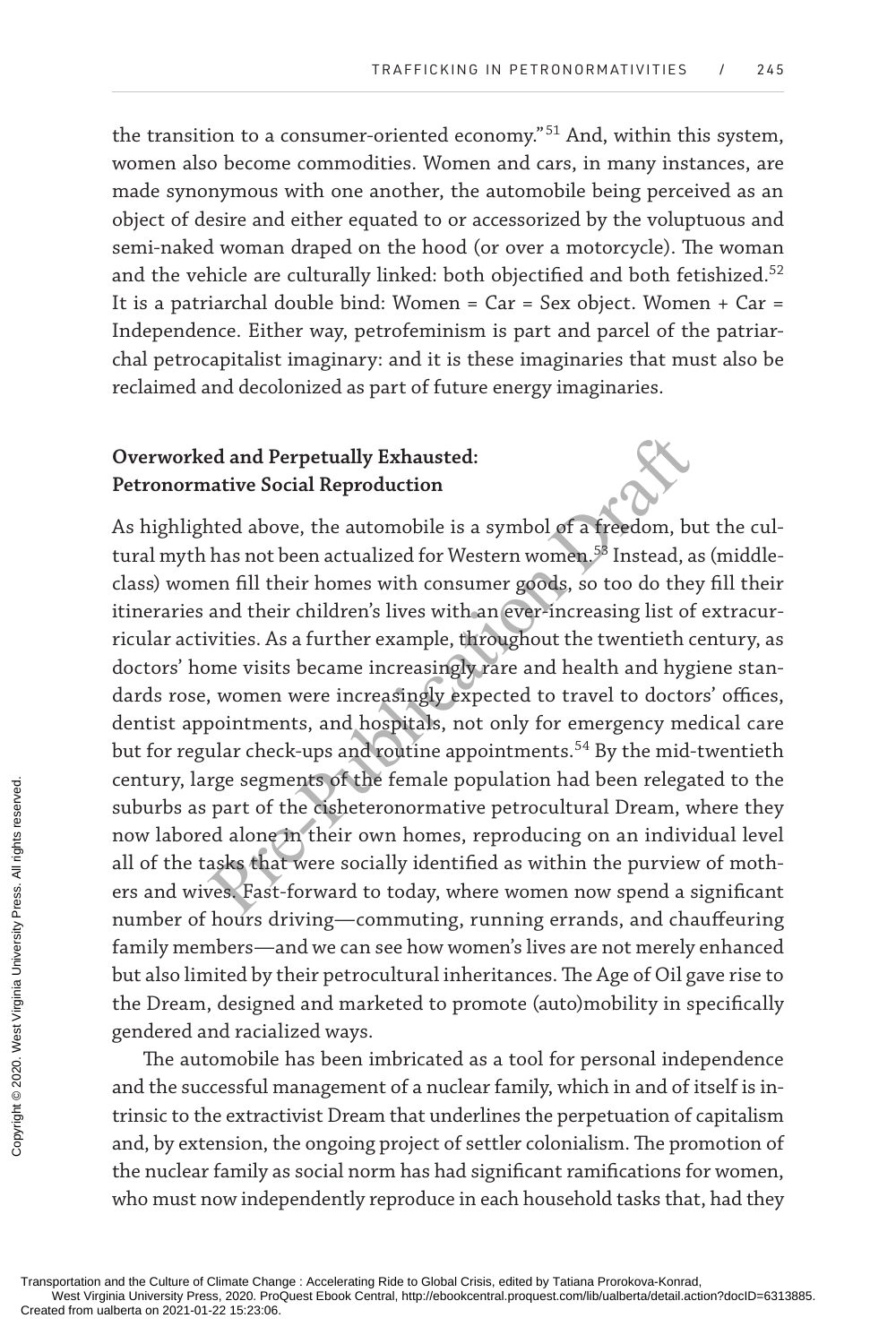been socioculturally constructed otherwise, could have easily been industrialized.<sup>55</sup> The infrastructural design of urban and suburban living in our modern petrocultures must be entirely remade at the relational level, whether the relations are to the ecosystems of which we are a part, to the territories we live on, to other species, or to our most intimate lived realities within our families and communities. A fulsome energy transition adequate to the challenge of climate change demands of us not only that we decarbonize the environment but also that we remake the relations of power that have led to this moment.

America and elsewhere in the world, also provide altern<br>hey invite expanded definitions of family that include<br>unity relations.<sup>57</sup> However, these alternative modes of r<br>en largely eradicated through the creation of normat There are, of course, societies with radically different relational infrastructures. The late nineteenth and early twentieth centuries were rich with social experiments that sought greater gender equality. <sup>56</sup> Indigenous kin networks, in North America and elsewhere in the world, also provide alternatives in the ways they invite expanded definitions of family that include extended and community relations. 57 However, these alternative modes of relationality have been largely eradicated through the creation of normative standards that declared them un-Christian, uncivilized, communist, or some combination thereof. And so, cisheteropatriarchal colonial capitalism has become the norm. With this history of disappeared alternatives in mind, I'd argue that the Ethical Oil television commercial attempts to further erase any alternative to petrocapitalism by invoking a mythic understanding of the automobile and the open road as symbols of freedom that are necessary for the emancipation of, for instance, Saudi women. In short, according to Ethical Oil, *true* freedom involves the development of capitalist petronormativity, at the cost of any and all alternative energy imaginaries.

There is also the obvious fact, hidden in plain view, that personal vehicles are designed for optimum use on low-friction surfaces (roads), which are made possible through a series of public infrastructures, not the least of which are publicly maintained networks of streets, freeways, and highways, as well as local, national, and global financial marketplaces. In turn, these infrastructures create an interlocking set of path dependencies, not only in the way we construct and move through the material world but also in terms of what we deem possible when thinking through future energy transition scenarios. But what connects also divides, contains, and encloses. These roadways, as prerequisites for (auto)mobility, constitute, as McMahon and Palmater have illustrated above, an infrastructure of invasion and dispossession. Mobility through this space follows roads and networks used to conquer the Indigenous Peoples of these territories and to extract resources, including the fossil fuels that power this individual mobility. Having mapped the territory, these roads then work to colonize the lifeworld of the capitalist subject, who is endlessly relegated Transportation and the Culture of Climate Character or west Virginia University Press. 2020. Proceded from ualberta on 2021-01-22 15:23:06. Copta Created from ualberta on 2021-01-22 15:23:06. Proceded from ualberta on 2021

Transportation and the Culture of Climate Change : Accelerating Ride to Global Crisis, edited by Tatiana Prorokova-Konrad,

West Virginia University Press, 2020. ProQuest Ebook Central, http://ebookcentral.proquest.com/lib/ualberta/detail.action?docID=6313885.<br>Created from ualberta on 2021-01-22 15:23:06.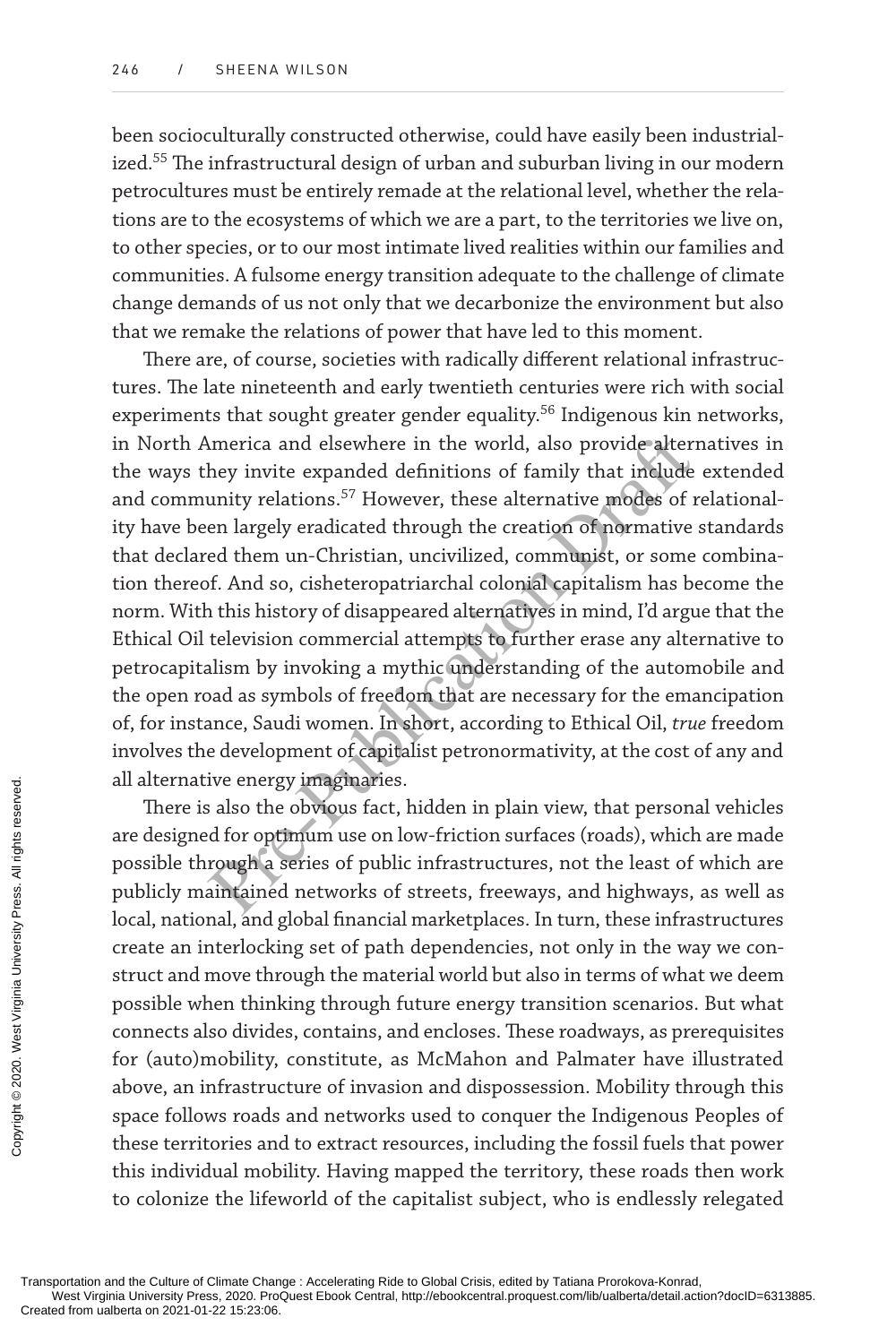to the social reproduction of the nuclear-family home. The Dream of mobility and emancipation through that nuclear-family home, extended by personal vehicles, is held out as a lure for all, when in reality the Dream is designed to serve those who control/master it (*dominus*). If we want other more equitable futures for all, the fantasies that sustain the Dream and the Dream itself need to be reimagined by all for all.

yment—as though these activities equate directly with a<br>sm. The standard against which Saudi Arabia is being jud<br>standard, nor even a standard of liberal human rights. It is<br>d. The Ethical Oil campaign is invested in a cer While there are real and pressing issues related to the social, economic, and political status of women in Saudi Arabia, the rhetorical strategy of petrofeminism deployed by Ethical Oil neither proposes nor promises any solution or aid to the women of Saudi Arabia. Instead, the narrative relies on naturalized elements of women's lifestyles in Western petrocultures—driving, shopping, and employment—as though these activities equate directly with autonomy and feminism. The standard against which Saudi Arabia is being judged is not a feminist standard, nor even a standard of liberal human rights. It is a capitalist standard. The Ethical Oil campaign is invested in a certain brand of feminism—petrofeminism—that can serve as the handmaiden to reinforce and sustain global fossil-fueled capitalism. This system is bankrupt. Quite literally, capitalism went bankrupt in 2008 as part of the global financial crisis. It is furthermore socially bankrupt in that it more recently persists only through its subsidization with public tax dollars that further impoverish those most devastated by the cisheteronormative patriarchal colonial power relations of petrocapitalism. Further still, it is bankrupt in terms of providing alternative energy imaginaries—and this is where our investments for the future, I argue, should be going. We must replace the existing petrocultural Dreams that have always required and continue to demand the ongoing colonization of the stolen territories that make up Canada through the extraction of resources (the tar/oil sands, to name the most obvious), and the continued exploitation of under- and unpaid domestic labor, as well as the opening up of new consumer markets, all in the name of emancipation and freedom. CREAT THE SUPER CREAT THE SUPER CREAT THE SUPER CREAT THE SUPER CREAT THE SUPER CREAT THE SUPER CREAT THE SUPER CREAT THE SUPER CREAT THE SUPER CREAT THE SUPER CREAT THE SUPER CREAT THE SUPER CREAT THE SUPER CREAT THE SUP

## Energy Transition: Toward More Livable Futures for All

#### **Disrupting the "Freedom Dream": Land, Bodies, and Collective Action**

We must build new Dreams that redefine success, not as (auto)mobility and speed and unlimited access, but in ways that reorganize our imaginaries around new energy futures. If we cannot imagine just energy transition or just futures for all, then we cannot build the necessary soft and hard infrastructure projects to get us there. Invoking humor and fun is one viable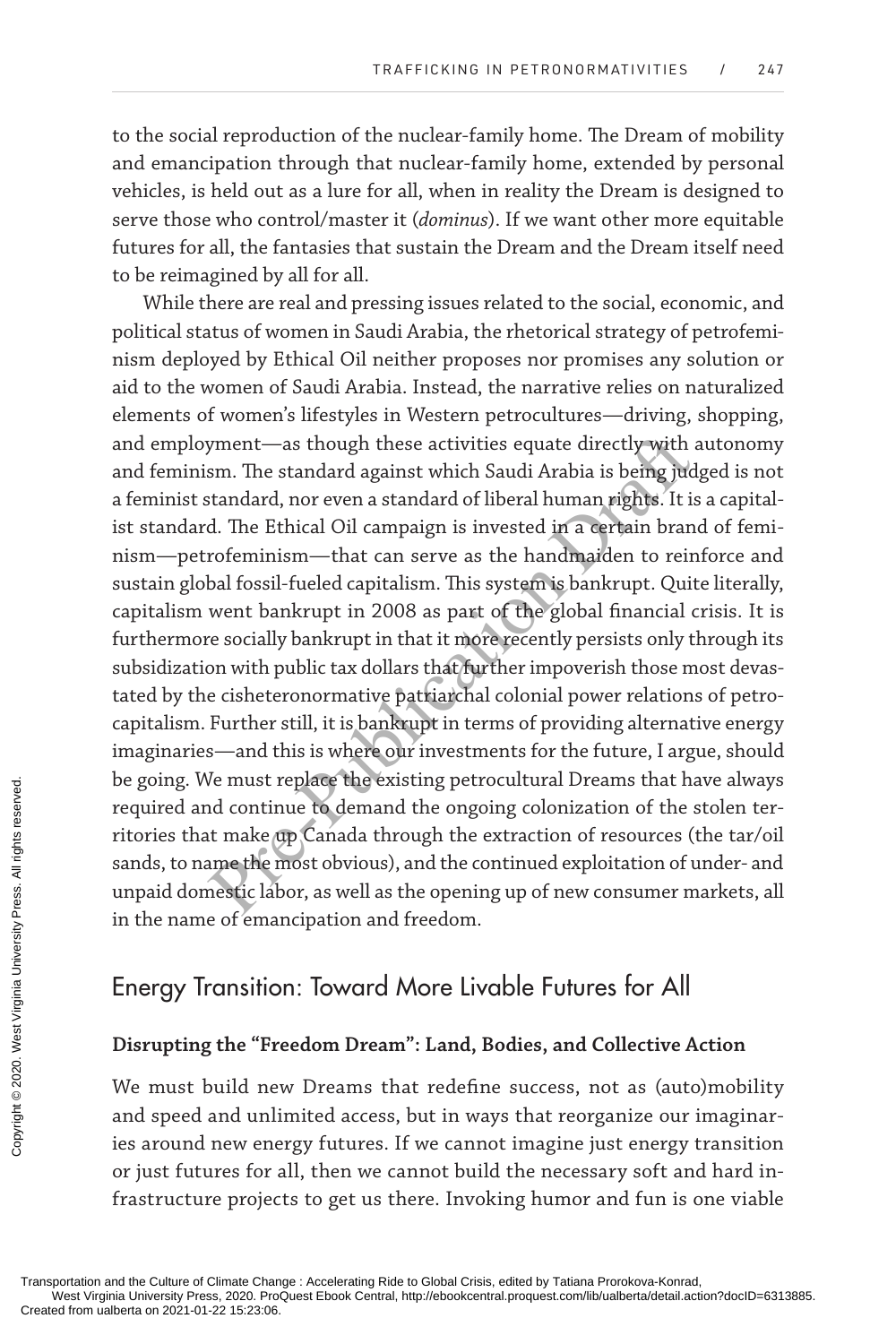Exam narratives and the associated (infra)structural<br>defined modern petrocultural subjects, then we need to s<br>new future energy imaginaries. To this end, we need to s<br>new future energy imaginaries. To this end, we need to strategy for imagining, and *Colonization Road* is one such example, giving voice to Indigenous attitudes toward the land and reconciliation. As a serious comedy, dark even in its inflection and yet still laughter inducing, it offers a sharp contrast to ongoing discourses of liberalism and right-wing politics in Canada that claim Canada's moral superiority to other nations, justifying the historical exploitation of land and resources so clearly illustrated in the 2011 Ethical Oil advertising campaign. *Colonization Road* disrupts the hegemonic narratives promoted by texts like the Ethical Oil commercial, which suggest that the infrastructures of the Dream—whether the hard infrastructures of freedom and (auto)mobility such as the road, or its soft infrastructures such as petrofeminism—need to be reworked. If we are to exceed the limits of the hegemonic Dream narratives and the associated (infra)structural violences that have defined modern petrocultural subjects, then we need to start trafficking in new future energy imaginaries. To this end, we need to hack existing media ecologies—the infrastructures that move and/or enclose existing stories—and we must, with care, form new feminist and decolonial Dreams that can be organized around material energy infrastructures that newly account (literally account in the sense of valuing) for our relations to one another, other species, and the land. These are the infrastructures needed for our reworlding. Or, as Leanne Betasamosake Simpson puts it in *Colonization Road*, "So I don't think we're having the right conversations in this country. We're talking about reconciliation, but we're not talking about land. We are talking about Missing and Murdered Indigenous Women and Girls, but we are not talking about the land. Where the root causes of every issue that Indigenous people are facing right now in Canada comes from dispossession, and it comes from erasure, and it comes from this system of settler colonialism that keeps us in an occupied state."  $^{58}$ 

Genuinely reconciling Indigenous and non-Indigenous relations requires that we deal with issues of land ownership, dispossession, and use—past, present, and future. <sup>59</sup> It requires us to not only reconceptualize our relations but also create new language for them: language and communication, while one of the most important infrastructures, is also an infrastructure that is susceptible to redesign when glitches present themselves. While the negotiation of Indigenous and non-Indigenous relations has been drawn out for centuries by the powers that be, climate change and the rising CO<sub>2</sub> levels that are an outcome of extractivist dispossession now force the issue. Or at least they should. At this historical juncture, on the lands known as Canada, the calls to action by the Truth and Reconciliation Commission are being put to us at the very moment that Indigenous and non-Indigenous peoples in Canada must urgently Exercise<br>
Exercise and it comes from exercise<br>
is and it comes from exercise<br>
is and it comes from the served.<br>
Exercise and the west with iss<br>
ent, and future.<sup>59</sup> It<br>
also create new lang<br>
the most importan<br>
tible to red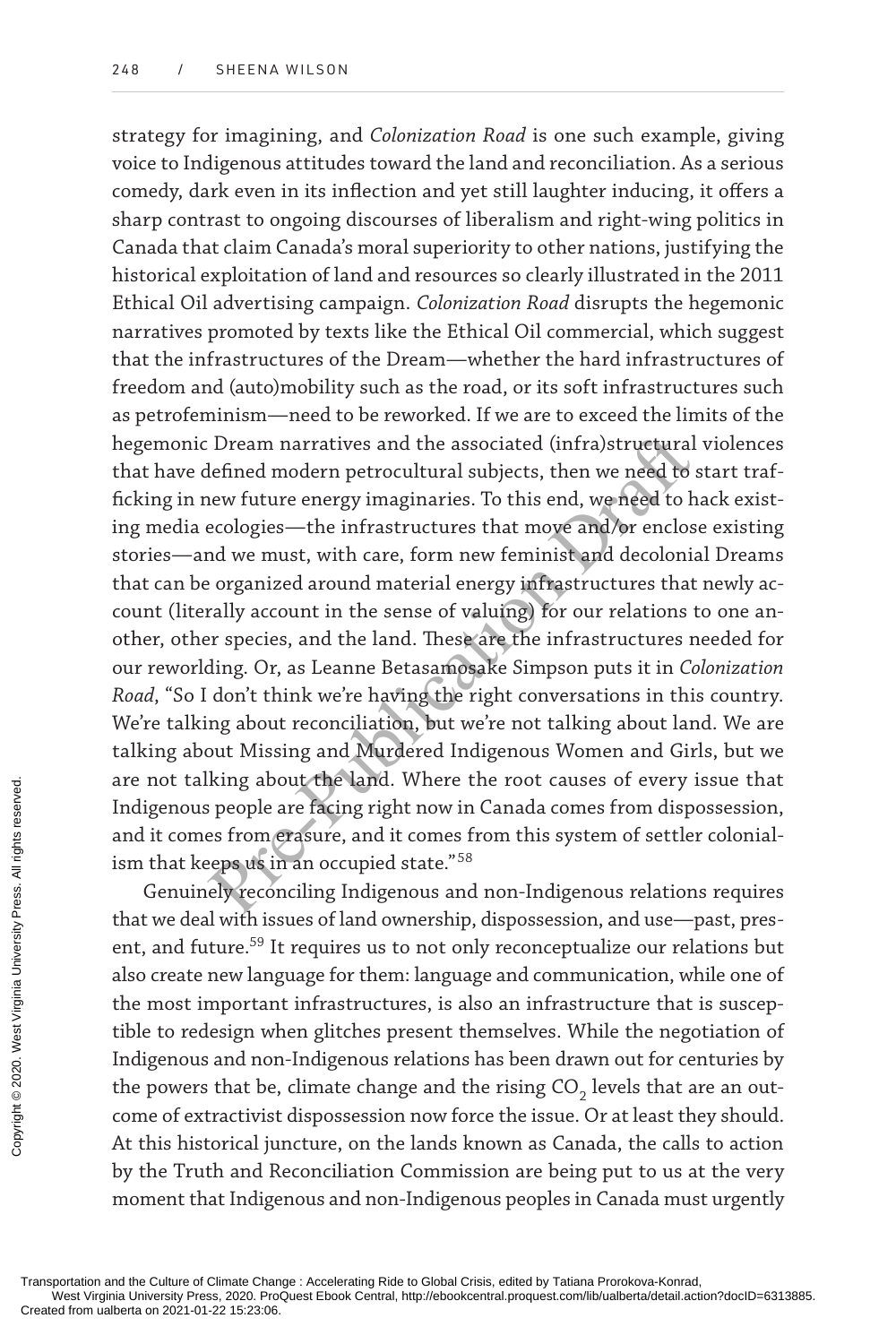address global warming. The threat of a warming planet has the potential to force a reckoning with the impacts of cisheteronormative patriarchal colonial capitalism that have produced climate change and ongoing social injustice at the intersections of power and oppression—whether we are able to effectively mitigate rising CO<sub>2</sub> levels or not. These problems all originate in the land and in bodies, which are so intricately connected. We cannot deal with one without the other. Nor can we address either without first addressing our human and more-than-human (multispecies) relationships to the ecosystems in which we live. <sup>60</sup> If we understand the exploitation of social reproduction and unpaid labor—even when it is sold back to us as a freedom—as part of and not separate from the colonization of land and resources and the dispossession and erasure of Indigenous people and other people of color, then it becomes possible to organize against the common denominator of capitalism and neoliberal life, which rely on the individuation and atomization of the modern subject to foreclose collective action.

## **Energy Transition as a Feminist, Decolonial Collective Practice**

Indigenous people and other people of color, then it becausize against the common denominator of capitalism and<br>rely on the individuation and atomization of the modern<br>pllective action.<br><br>ansition as a Feminist, Decolonial With the above analyses in mind, I propose that energy transition, driven by deep energy literacy, provides one of the most important material realities around which to organize climate justice action on the ground. The current energy transition underway is being embarked upon as a largely technical problem that presents financial opportunity for those able to seize the market potential of new multisourced energy systems organized around the local geological and cultural conditions best suited to solar, wind, geothermal, hydro, and nuclear forms of power. However, by engaging in varied and ongoing processes of deep energy literacy, for instance by analyzing the current trafficking of the extractivist Dream within Canadian media ecologies, we might be able to not only recognize but also dismantle those modes of relation that have come to limit future energy imaginaries. To merely add to or tweak the system that has gotten us to where we are is insufficient; instead, we need to hack existing media ecologies. Lauren Berlant talks about the glitches that appear during times of crisis: "an interruption within a transition, a troubled transmission . . . the revelation of an infrastructural failure." She is interested in how the repair or replacement can generate "a form from within brokenness beyond the exigencies of the current crisis, and alternatively to it too."<sup>61</sup> We need to create these types of productive "glitchfrastructures" wherever possible: these alternative solutions that allow us to remake the infrastructures of the present in ways that mobilize for Other futures. Transportation and the Culture of Climate Characterial Created from ualberta on 2021-01-22 15:23:06. Created from ualberta on 2021-01-22 15:23:06. Proceded from ualberta on 2021-01-22 15:23:06. Proceded from ualberta on 20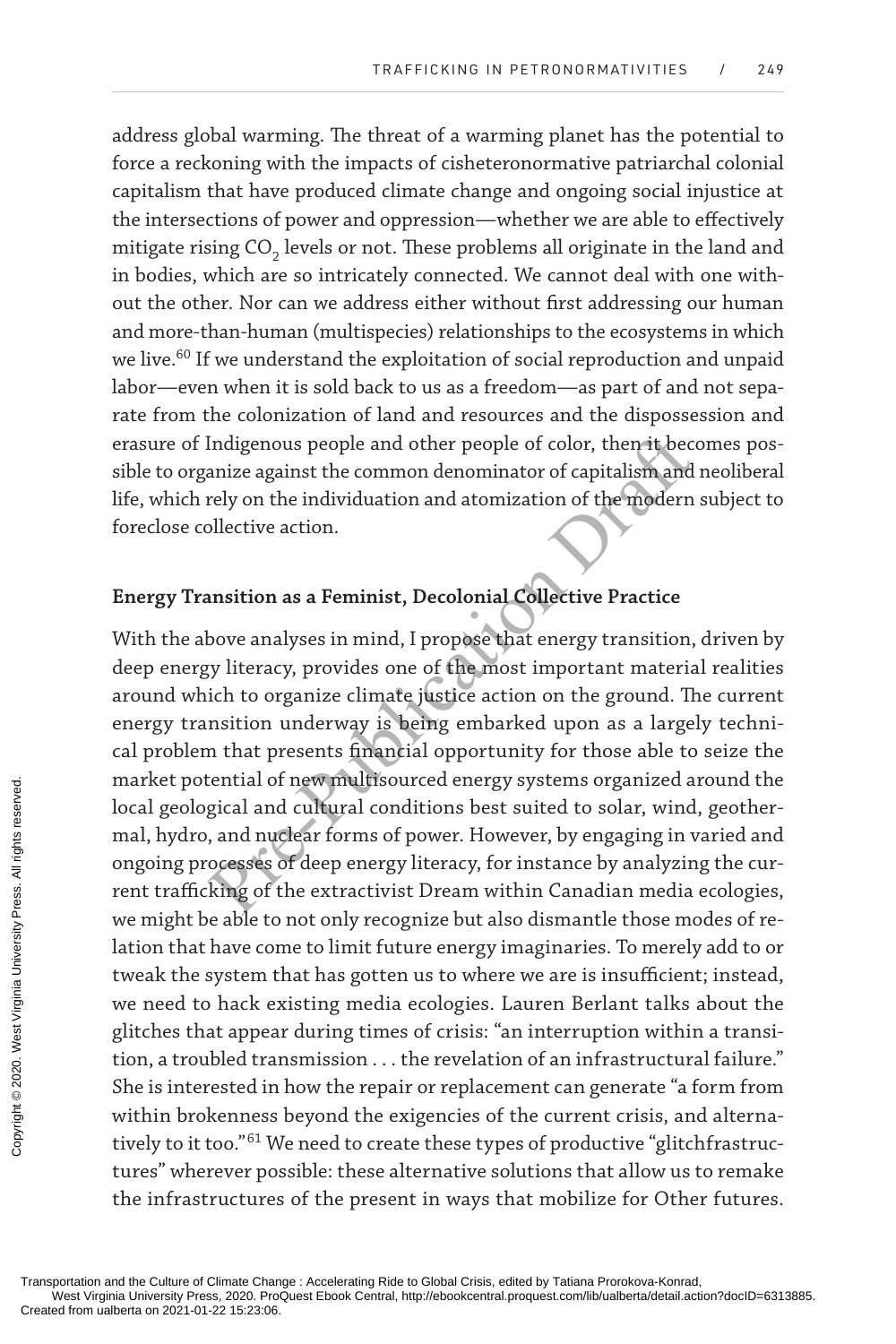We can do this in the language we use, in the medias we mobilize, in the relations we reorient.<sup>62</sup> We need wholly different systems—new infrastructures based in decolonial and feminist approaches—that expand our capacity to imagine more livable futures for human and more-than-human life. This means collectively creating the conditions to live less energy-intensive and more socially, economically, and politically empowered lives in search of decolonized feminist futures.

ties that are recognized by international law, despite the are disregarded by the Canadian governments and run r tently as part of ongoing colonization. However, these con be required to sustain, alone, the emotional and f Just as the histories of these oppressions are linked, so too are any possibilities for our liberated futures. In Canada, Indigenous communities often have the strongest legal standing from which to resist industrial expansionism into their territories, because of their inherent rights as First Peoples and because of the treaties that are recognized by international law, despite the ways in which they are disregarded by the Canadian governments and run roughshod over consistently as part of ongoing colonization. However, these communities should not be required to sustain, alone, the emotional and financial strains of long-term litigation when the population at large benefits from these legal maneuvers; all of us benefit from choosing life-affirming relations with the land that protect air, water, and multispecies health. We must all take responsibility and avoid succumbing to the capitalist drive, articulated as "development," "expansion," "growth," and a series of other capitalist nomenclature that linguistically reclaim extractivist practices as implicitly positive. We must *all* interrogate our relationships to our ecologies, as central to energy transition discussions and actions, where the struggle for women's rights, Indigenous rights, land rights, and so on can find common cause and paths for solidarity.

Feminist praxis is about these solidarities. As Angela Davis puts it, "When we identify into feminism, we mean new epistemologies, new ways of producing knowledge and transforming social relations." <sup>63</sup> What I'm asking for, in particular, is for us to organize these solidarities around energy transition projects, as a material reality on the ground that will implicitly bring with it certain social transformation. I'm also asking that where we recognize common cause, we must likewise recognize that common cause does not equate with one-size-fits-all solutions to energy transition. Here, for example, I think of the ways that many "environmental solutions" are urban-centric, classist, and racist and will not apply across cultures and cannot be scaled across both urban and rural spaces and logics. Berlant reminds us that the commons, for instance, has too often been invoked as "an uncontestably positive aim, [that] cover[s] over the very complexity of social jockeying and interdependence it responds to . . . the commons concept is a powerful vehicle for troubling troubled times" but one that also means living "with some loss of assurance Transportation and the Culture of Climate Character Created from ualberta on 2021-01-22 15:23:06. Coreated from ualberta on 2021-01-22 15:23:06. Coreated from ualberta on 2021-01-22 15:23:06.

Transportation and the Culture of Climate Change : Accelerating Ride to Global Crisis, edited by Tatiana Prorokova-Konrad,

West Virginia University Press, 2020. ProQuest Ebook Central, http://ebookcentral.proquest.com/lib/ualberta/detail.action?docID=6313885.<br>Created from ualberta on 2021-01-22 15:23:06.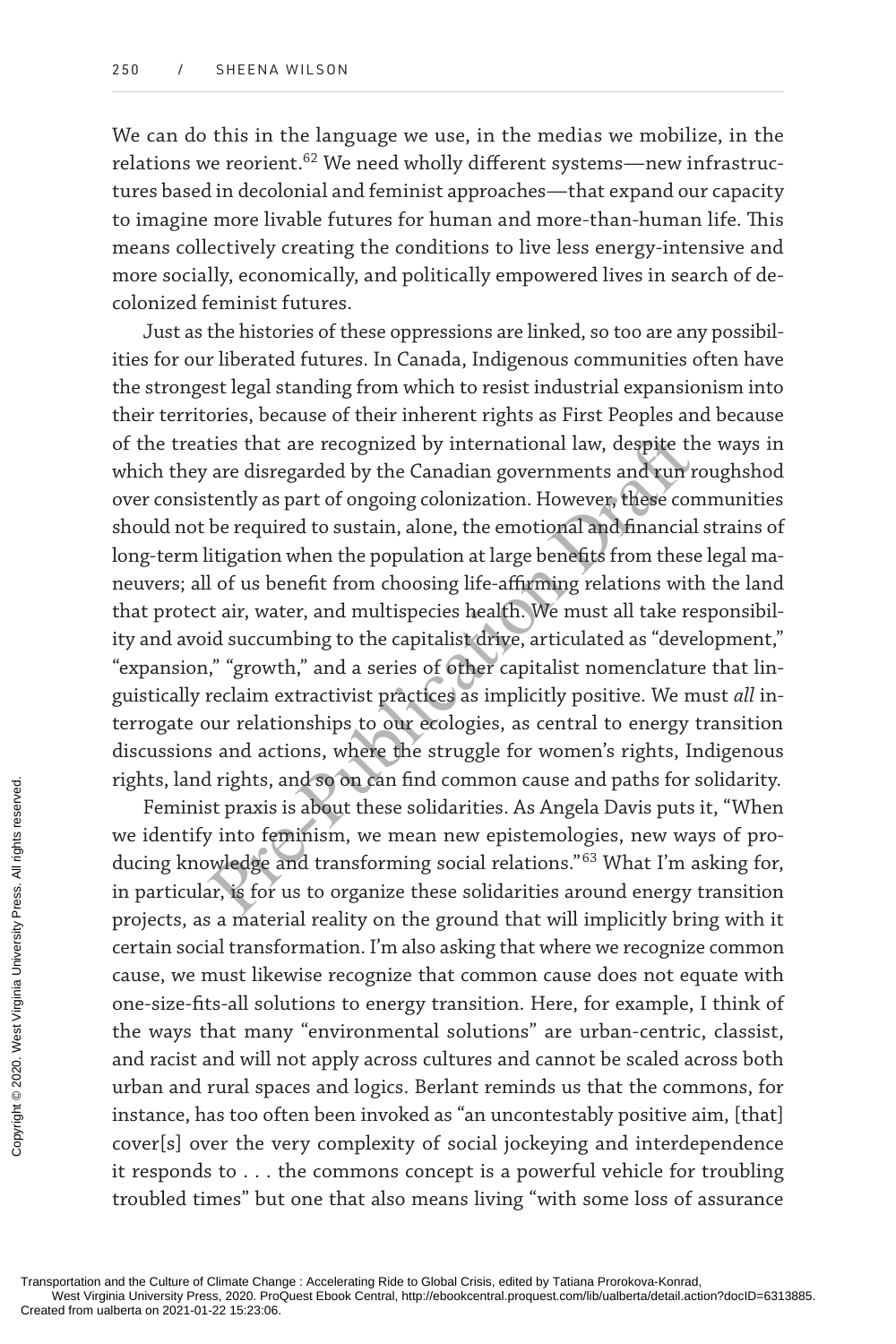as to one's or one's community's place in the world, at least while better forms of life are invented and tried out."<sup>64</sup> That is, we cannot continue to separate out issues of energy transition from other deeply interrelated rights issues. In Canada, in particular, post–Truth and Reconciliation Commission (2015), with its ninety-four recommendations, and post–United Nations Declaration on the Rights of Indigenous Peoples (2008), we need to think deeply about what it means to decolonize and indigenize our ways of thinking, doing, and being. This must happen simultaneously with the decisions we have to make about how we either "use" our resources to make a transition or transition to other ways of living in relation to our local and global ecosystems.

notion and our energy futures. We need to organize our set<br>rygy transition projects because energy transition is a fir<br>arbonizing the environment. It needs to be done. We a<br>ke decisions about energy transition if we are to A feminist and decolonial approach is central to how we must think about energy transition and our energy futures. We need to organize our solidarities around energy transition projects because energy transition is a first critical step in decarbonizing the environment. It needs to be done. We absolutely need to make decisions about energy transition if we are to even continue to pretend that we are aiming for internationally agreed-upon targets limiting global warming to 1.5 degrees above preindustrial levels. 65 Plus, energy transition is a material problem that we can address and imagine incrementally, unlike, for example, the more amorphous problem of climate change—a hyperobject <sup>66</sup>—which is even more multifaceted and difficult to organize around politically. And a transition in power—*a powershift*—both literally and figuratively provides a fulcrum around which to mobilize feminist and decolonial politics in the interest of just futures. For instance, we can organize around community-networked energy systems, taking control of the materiality of energy production and distribution, as well as the politics and economics of these systems. Those who control energy and who benefit from it socially and financially have power, and so I am simply advocating that we take control of the means of production. We can get involved in making sure that the transition—energetic and social—is orchestrated for the maximum potential benefit of all. Taking into account the "all" also forces us to account for the fact that it is not just humans but also countless other species that will be the benefactors of humans thinking our relationships anew in these ways on this planet we share. Any energy transition that imagines a perpetuation of the status quo—or worse, an ever-growing demand for energy—demonstrates a vested interest in maintaining a system that promotes the privilege of some by externalizing the human, nonhuman, and more-than-human casualties of state-sponsored cisheteronormative patriarchal colonial capitalist violences. Whatever the bodies we are identified with, we must, as Angela Davis counsels us, take our identity/ies from our politics and not our politics from our Community-networt<br>
energy production<br>
these systems. Those<br>
financially have pov<br>
the means of produ<br>
tion—energetic and<br>
efit of all. Taking in<br>
that it is not just b<br>
benefactors of hum<br>
planet we share. An<br>
status quo—o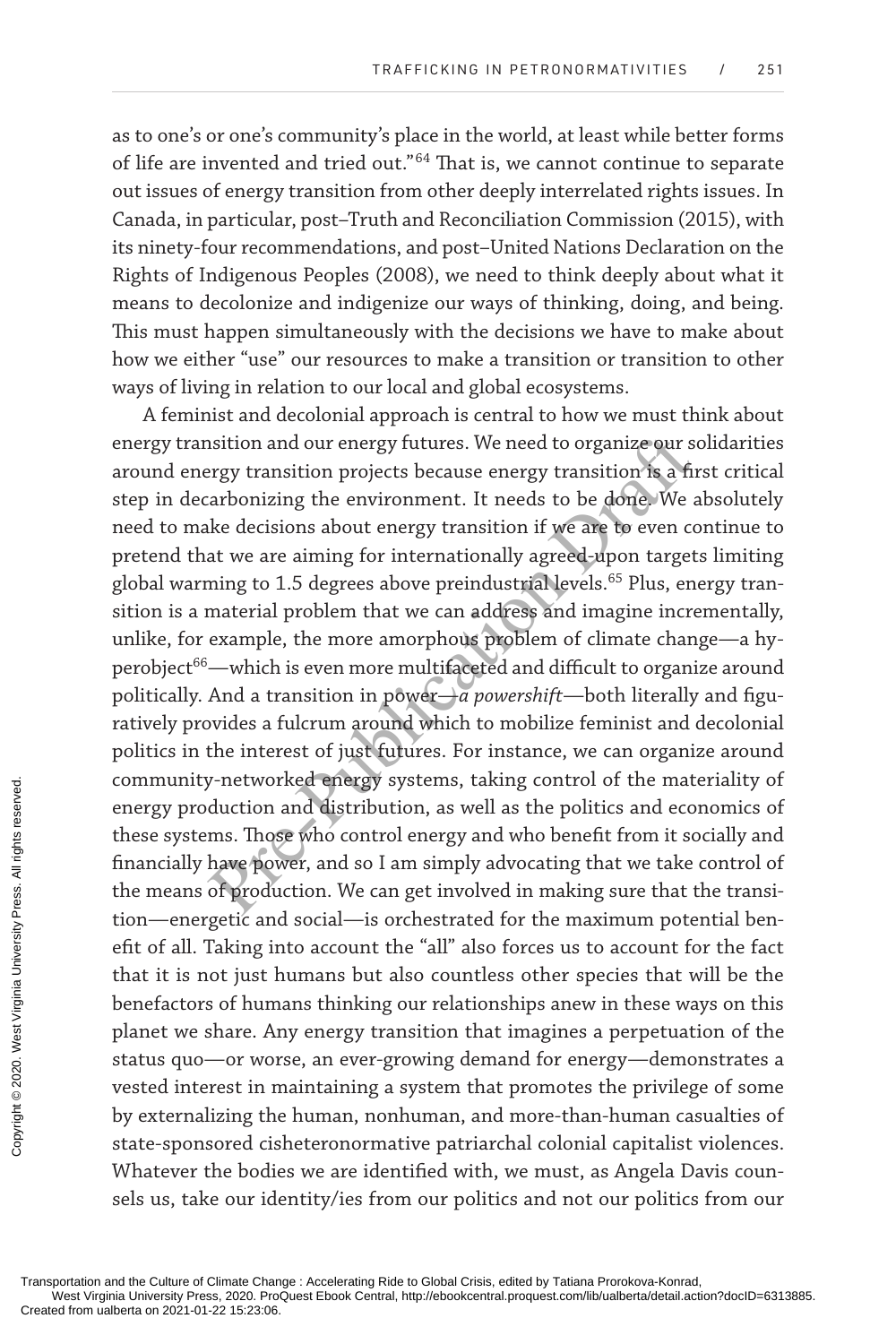identity/ies. <sup>67</sup> Any energy transition that does not reconsider human-tohuman relations, and any energy transition that does not conceptualize of us all as part of our ecologies, not superior to them, is a failed transition. Any energy transition that does not fundamentally reorient the conceptualization of the Canadian economy as a staples economy—and problematize the fact that our current lives and economies are built on stolen lands, labor, and extractivist Dreams—is, from my perspective, inherently incapable of the reimagining necessary to save not only the planet but our humanity.

hat energy is social. Energy shapes the societies we build, c<br>is, any sort of energy transition also holds the potential<br>il transformation. Understanding energy transition as syr<br>change reveals that our current crises cann The energy imaginary of our culture of climate change often promotes purely scientific approaches to energy transition that seek to optimize and maintain our current ways of living. These techno-scientific solutions fail to recognize that energy is social. Energy shapes the societies we build, create, and live in. Thus, any sort of energy transition also holds the potential for social and cultural transformation. Understanding energy transition as synonymous with social change reveals that our current crises cannot be reduced simply to replacing oil with solar, wind, or geothermal energy. Instead, it demands the complete reinvention of daily lived reality. It requires that we rethink everything from the clothes we wear, to where those clothes are manufactured, to what we eat and where it is grown, to how we wash those clothes and dishes. It requires that we rethink how we collect and use "natural resources," including water, solar, and wind, and ultimately how, and how fast (or slowly), we move about in the world and how we live together in community, sharing our food, energy, shelter, labor, and lives. It also demands that we question not only gender roles and the gendered division of labor but the nuclear family that is currently at the core of social organization. A full-scale energy transition also requires a rethinking of our gendered, classed, and racialized relationships: it requires the erasure of gender binaries that limit our potential to fully realize our humanity.

## Conclusion

In sum, we must thoughtfully organize to work through a range of energy scenarios and fully investigate the paths forward. We need to recognize what we stand to gain or lose, not just financially, but in terms of (if not survival, then at least) more equitable, livable lives. This can only happen, however, if our energy transition plans are informed by deep energy literacy in order to recalibrate social inequities, whether our goal is to reverse climate change, mitigate it, be more resilient to it, or merely die better on an ailing planet. 68 Far better than trafficking in false petronormative Dreams of freedom and Exercise the erastic conduction and the Culture of Climate Changeotated from ualberta on 2021-01-22 15:23:06. Conduction conduction conduction where  $\frac{1}{2}$  Conduction Canadian Changeotate School and the Culture of Clima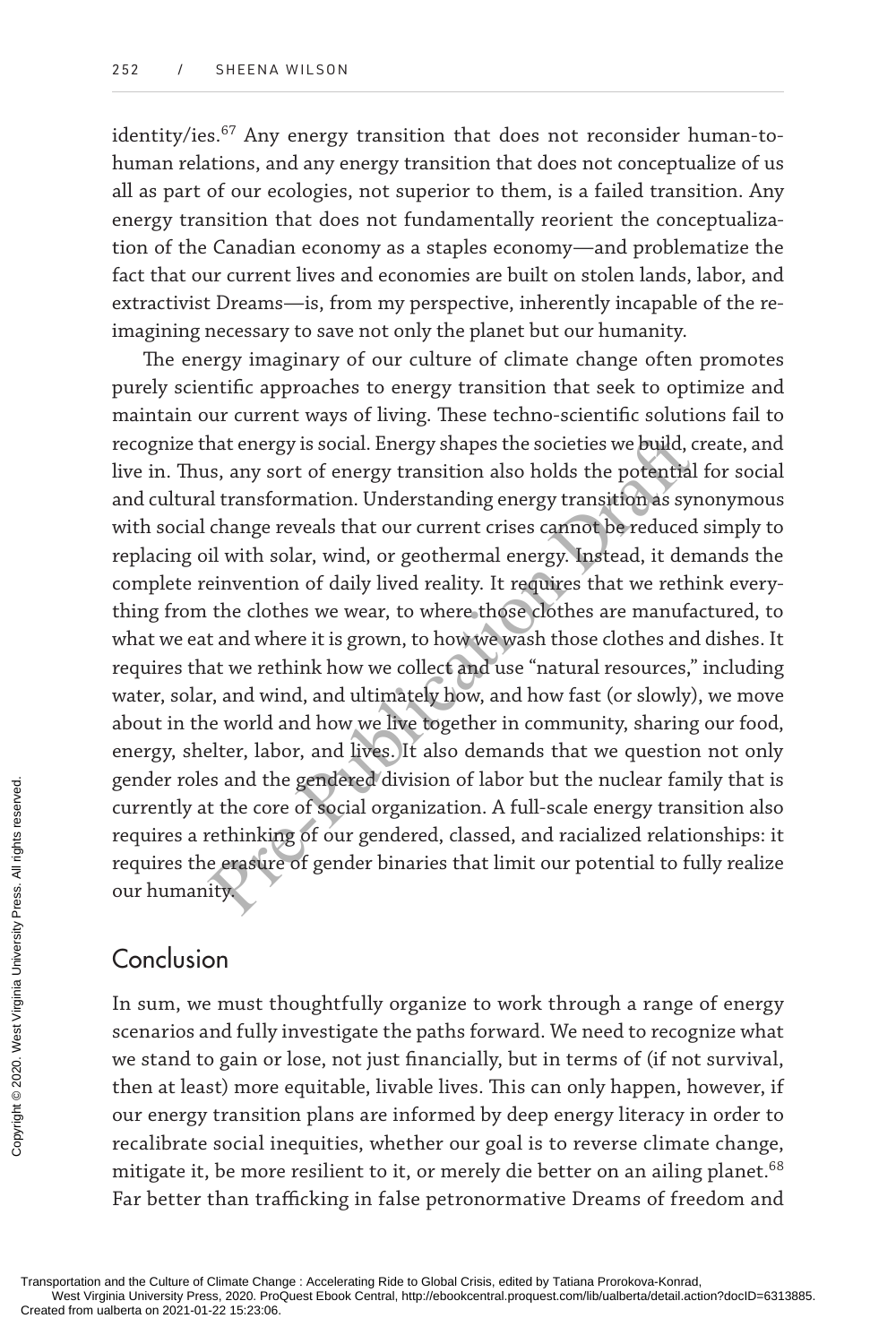mobility that rely on our own enclosure, indebted to a system that is always already exploitative and exploiting, we must seize the current moment to interrogate and disrupt existing energy imaginaries and the infrastructures that enable or limit our ability to do so.

ie in resisting, where possible, the extinction of so many<br>
auna, including but not limited to our own. To my mind<br>
recessary response if any of the solutions imagined by us<br>
sion makers are to undo the infrastructures of A shift away from our global petroculture requires that ongoing energy transition conversations move into a dialogue with feminist and decolonial knowledge in order to imagine other more ecological ways of being into being less autonomous, more collaborative, more community-oriented lives. Instead of mobilizing for the purpose of accumulating capital, which defines the culture of transportation and trafficking during the age of oil, I advocate mobilizing for justice. "Justice is love in the public sphere." <sup>69</sup> We must find the joy and the pleasure in resisting, where possible, the extinction of so many species of flora and fauna, including but not limited to our own. To my mind, this is a radically necessary response if any of the solutions imagined by us as local or global decision makers are to undo the infrastructures of extractivist injustice, past and present. We are at an impasse in desperate need of reimaginings and new action. This is an impasse that requires deep energy literacy: a way of being that resists petronormativity in all of its guises—petrofeminism, petrocolonialism, petrocapitalism—and that instead gives its all towards decolonized feminist energy futures—in other words, *just* futures for all.

## **NOTES**

- 1. In this chapter, I explore the relationship between mobility and North American petro-imaginaries of freedom as mobility, with specific attention to what types of occupation and stasis are required to colonize these ideals of mobility. What I do not have space to explore in this chapter are other types of mobilities and immobilities of the petrocultural socio-scape, including the forced diasporas and mobilities required for many people to secure paid labor, who must either relocate or work at long distances from their families and lives. For more information on that, from a feminist perspective, please look to the work coming out of On the Move: Employment-Related Geographical Mobility in the Canadian Context (2012–2019) (www.onthemovepartnership.ca), a seven-year Social Sciences and Humanities Research Council of Canada Partnership project based at Memorial University and led by Barb Neis; Sara Dorow, a member of the Just Powers (www.justpowers.ca) team, is the Alberta team lead for On the Move, and explores these issues in specific relationship to the oil and oil sands industry of Northern Alberta. Another important aspect of mobility studies is done under the umbrella of critical mobility studies. For more information on this approach, see the work of Danielle Peers, among others, and the work coming out of their Media in Motion Lab (www.media inmotion.ca). Petro-Imagnaries<br>
occupation and sta<br>
have space to explore<br>
petrocultural socion<br>
many people to see<br>
from their families<br>
please look to the<br>
Mobility in the Can<br>
served-yer Social & M<br>
Just Powers (www.<br>
explores these
	- 2. See Donna Haraway, Noboru Ishikawa, Scott F. Gilbert, Kenneth Olwig, Anna L. Tsing, and Nils Bubandt, "Anthropologists Are Talking—About the Anthropocene," *Ethnos* 81, no. 3 (2015): 335–64. Riffing off the term *Anthropocene*, a term used to signal an era where, through its activities and its growing population, the human species has emerged as a geological force now altering the planet's climate and environment, the *Plantationocene*

Transportation and the Culture of Climate Change : Accelerating Ride to Global Crisis, edited by Tatiana Prorokova-Konrad, West Virginia University Press, 2020. Proceed and protection of the two should University Press, 2020. Press, 2020. Press, 2020. Product Distriction?docID=6313885.<br>West Virginia University Press, 2020. ProQuest Ebook Centr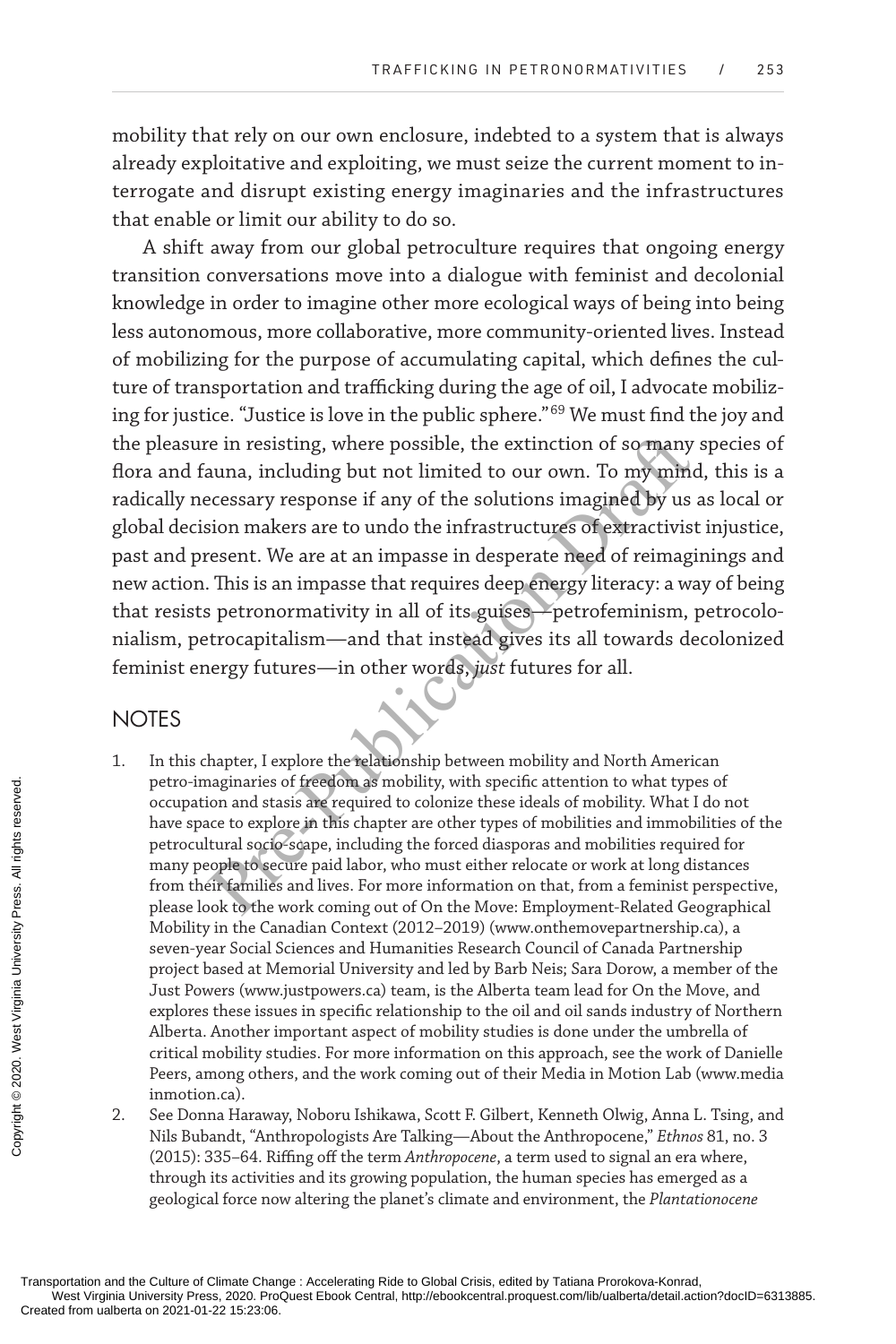was introduced by Donna Haraway et al. (2015) to acknowledge how the current geological era is also marked by ongoing enclosures and a heavy reliance on indebted and exploited laborers. While the Anthropocene and the Plantationocene are not direct synonyms, these terms both refer to the human impacts of modernity on the geological and ecological form of the planet; however, they differ on how far back we can or should trace the roots of the heteronormative, patriarchal, and colonial forms of capitalism that define modernity, and thus where critical energy might be directed in addressing these geological transformations. See also Jason Moore, *Anthropocene or Capitalocene?: Nature, History, and the Crisis of Capitalism* (Oakland, CA: PM Press, 2016).

- 3. Deborah Cowen, "Infrastructures of Empire and Resistance," *Verso Blog*, January 25, 2017, https://www.versobooks.com/blogs/3067-infrastructures-of-empire-and-resistance.
- 4. Michelle St. John, *Colonization Road* (Toronto: Decolonization Road Productions Inc., 2016), aired on CBC, *Firsthand*, http://www.cbc.ca/firsthand/episodes/colonization-road.
- 5. Ethical Oil, "Saudi Arabia (The Ad Saudi Arabia Doesn't Want You to See)," YouTube video, 00:45, posted August 26, 2011, https://www.youtube.com/watch?v=1SjZlqbDudI.
- 6. By "women" I mean all those interpolated into the gender category, structurally, as a function of a patriarchal social order.
- ene<sup>n</sup> I mean all those interpolated into the gender category, structural<br>or a partirarchal social order.<br>
Pre-Publication about the theoretical underpinnings of petroferninism,<br>
"Gendering Oil: Tracing Western Petro-Sexua 7. For more information about the theoretical underpinnings of petrofeminism, see Sheena Wilson, "Gendering Oil: Tracing Western Petro-Sexual Relations," in *Oil Culture*, ed. Ross Barrett and Daniel Worden (Minneapolis: University of Minnesota, 2014), 244–66; Sheena Wilson, "Gender," in *Fueling Culture: 101 Words for Energy and Environment*, ed. Imre Szeman, Jennifer Wenzel, and Patricia Yaeger (New York: Fordham University Press, 2017), 174–77; and Sheena Wilson, "Petrofeminism and Petrointersectionality," *Deep Energy Literacy*, November 7, 2017, http://deepenergyliteracy.csj.ualberta.ca/2017/11/07 /petrofeminism-and-petrointersectionality.
- 8. See Sheena Wilson, "Energy Imaginaries: Feminist and Decolonial Futures," in *Materialism and the Critique of Energy*, ed. Brent Ryan Bellamy and Jeff Diamanti (Chicago: MCM Prime Press, 2018), 377–412.
- 9. See Doreen Massey, especially "Power Geometry and a Progressive Sense of Place," in *Mapping the Futures*, ed. John Bird, Barry Curtis, Tim Putnam, George Robertson, and Lisa Tickner (London: Routledge, 1993), 59–69.
- 10. Petroculture, as a concept, refers to the ways twentieth- and twenty-first-century global systems and the associated networks of economic and political power have been shaped by energy-intensive carbon-based fuels, but more specifically it names the fact that these systems have shaped modern life and us, as moderns, into petrocultural subjects through and through. Our values, our habits, and our ways of being in and with the world, with others, and other species, have all been shaped by the availability of energy-intensive fossil-fueled mobility, telecommunications, and the plethora of products made available to us by these fossil-fueled networks—everything from the food we eat, to those things we never even knew we needed until the desire was manufactured, to the garbage we dispose of in such great abundance. For more information on the concept of petroculture, see Sheena Wilson, Imre Szeman, and Adam Carlson, "On Petrocultures: Or, Why We Need to Understand Oil to Understand Everything Else," in *Petrocultures: Oil, Politics, Culture*, ed. Sheena Wilson, Adam Carlson, and Imre Szeman (Montreal: McGill-Queen's University Press, 2017), 3–20. Transportation and the Culture of Climate Characterial Created from ualberta on 2021-01-22 15:23:06. Copyright Created from ualberta on 2021-01-22 15:23:06. Copyright Created from ualberta on 2021-01-22 15:23:06. Copyright
	- 11. See Lauren Berlant, "Cruel Optimism," *differences: A Journal of Feminist Cultural Studies* 17, no. 3 (2006): 20–36, especially 24–27.
	- 12. For more on the exclusionary history of the New Deal, see Matthew Huber's *Lifeblood: Oil, Freedom, and the Forces of Capital* (Minneapolis: University of Minnesota Press, 2013), particularly chapter 2, "Refueling Capitalism: Depression, Oil, and the Making of 'the American Way of Life.' "
	- 13. Treaty 6 covers a vast territory in the center of the provinces of Alberta and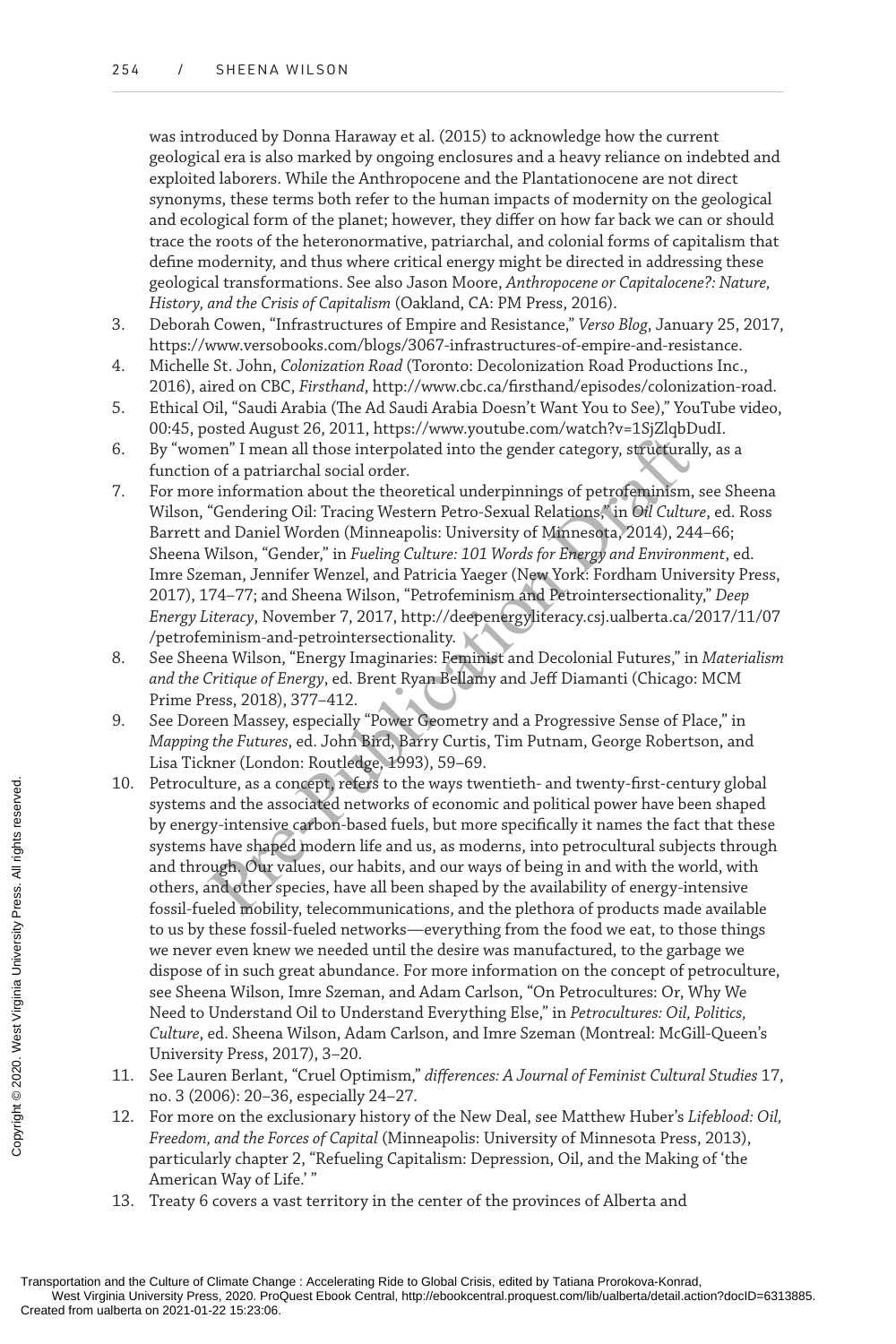Saskatchewan. It was signed in 1876. (See Michelle Filice, "Treaty 6," in *The Canadian Encyclopedia*, last edited October 11, 2016, https://www.thecanadianencyclopedia.ca/en /article/treaty-6). The British Crown signed eleven numbered treaties with Indigenous Peoples on the lands now called Canada between 1871 and 1921. (See Michelle Filice, "Numbered Treaties," in *The Canadian Encyclopedia*, last edited August 2, 2016, https:// www.thecanadianencyclopedia.ca/en/article/numbered-treaties.) However, there is ongoing debate about what that relationship entails, and there has been a long history of the conflict between the way Indigenous communities understand these treaties and their relationships to the Canadian governments (largely provincial, territorial, and federal, but also at other levels), and the way the Canadian government(s) understand their relationships and obligations to Indigenous Peoples. See note 24 for more details. The Idle No More Manifesto, for example, explains the relationship as follows: "The Treaties are nation to nation agreements between First Nations and the British Crown who are sovereign nations. The Treaties are agreements that cannot be altered or broken by one side of the two Nations. The spirit and intent of the Treaty agreements meant that First Nations peoples would share the land, but retain their inherent rights to lands and resources. Instead, First Nations have experienced a history of colonization which has resulted in outstanding land claims, lack of resources and unequal funding for services such as education and housing" (IdleNoMore.ca, http://www.idlenomore.ca /manifesto).

- 14. I use the term *resources* with the awareness that this term objectifies nature as something from which profit can be extracted.
- External to the state of the Michael Schematical Charlier Schematical Charlier interactions peoples would share the land, but retain their inherent right<br>variety. Instead, First Nations have experienced a history of colon 15. As David Harvey argues, borrowing for homeownership is the control mechanism that stabilizes restive lower-income populations. He explains that "there was a wonderful phrase the business-class used to use, 'Incumbent homeowners don't go on strike!' " Vincent Emanuele, "Rebel Cities, Urban Resistance and Capitalism: A Conversation with David Harvey," *Counterpunch*, February 1, 2017, https://www.counterpunch.org/2017 /02/01/rebel-cities-urban-resistance-and-capitalism-a-conversation-with-david-harvey.
- 16. I address the discourses of (auto)mobility, women, and the family in a *Deep Energy Literacy* blog post. See Sheena Wilson, "Women and the Car," *Deep Energy Literacy*, November 13, 2017, http://deepenergyliteracy.csj.ualberta.ca/2017/11/13/women-and -the-car.
- 17. Silvia Federici, *Caliban and the Witch: Women, the Body and Primitive Accumulation* (New York: Autonomedia, 2004).
- 18. Cowen, "Infrastructures of Empire and Resistance."
- 19. The child welfare system and criminal justice system are populated by disproportionately high numbers of Indigenous people in Canada. For more on the implications and intersections of Indigenous Peoples in Canada and the criminal industrial complex, see Lisa Monchalin, *The Colonial Problem: An Indigenous Perspective on Crime and Injustice in Canada* (Toronto: University of Toronto Press, 2016). The-car.<br>
17. Silvia Federici, *Cali*<br>
York: Autonomedia<br>
York: Autonomedia<br>
18. Cowen, "Infrastruce<br>
19. The child welfare symple mumbers of Intersections of Intersections of Intersections of Intersections of Intersectio
	- 20. The Truth and Reconciliation Commission of Canada (2008–2015) had the mandate to document the impacts of residential schools in Canada. In 2015, it released an executive summary that included ninety-four calls to action. See *Truth and Reconciliation Commission of Canada: Calls to Action*, https://nctr.ca/assets/reports/Calls\_to\_Action \_English2.pdf.
	- 21. St. John, *Colonization Road*, 0:09–0:20.
	- 22. St. John, *Colonization Road*, 2:00.
	- 23. St. John, *Colonization Road*, 2:00.
	- 24. In February 2018, the federal government, under Prime Minister Justin Trudeau, introduced the *Indigenous Rights, Recognition and Implementation Framework*, which claims to be aligned with reconciliation efforts. However, this framework, which has led to the rapid deployment of a string of legislations, is the subject of much critique by Indigenous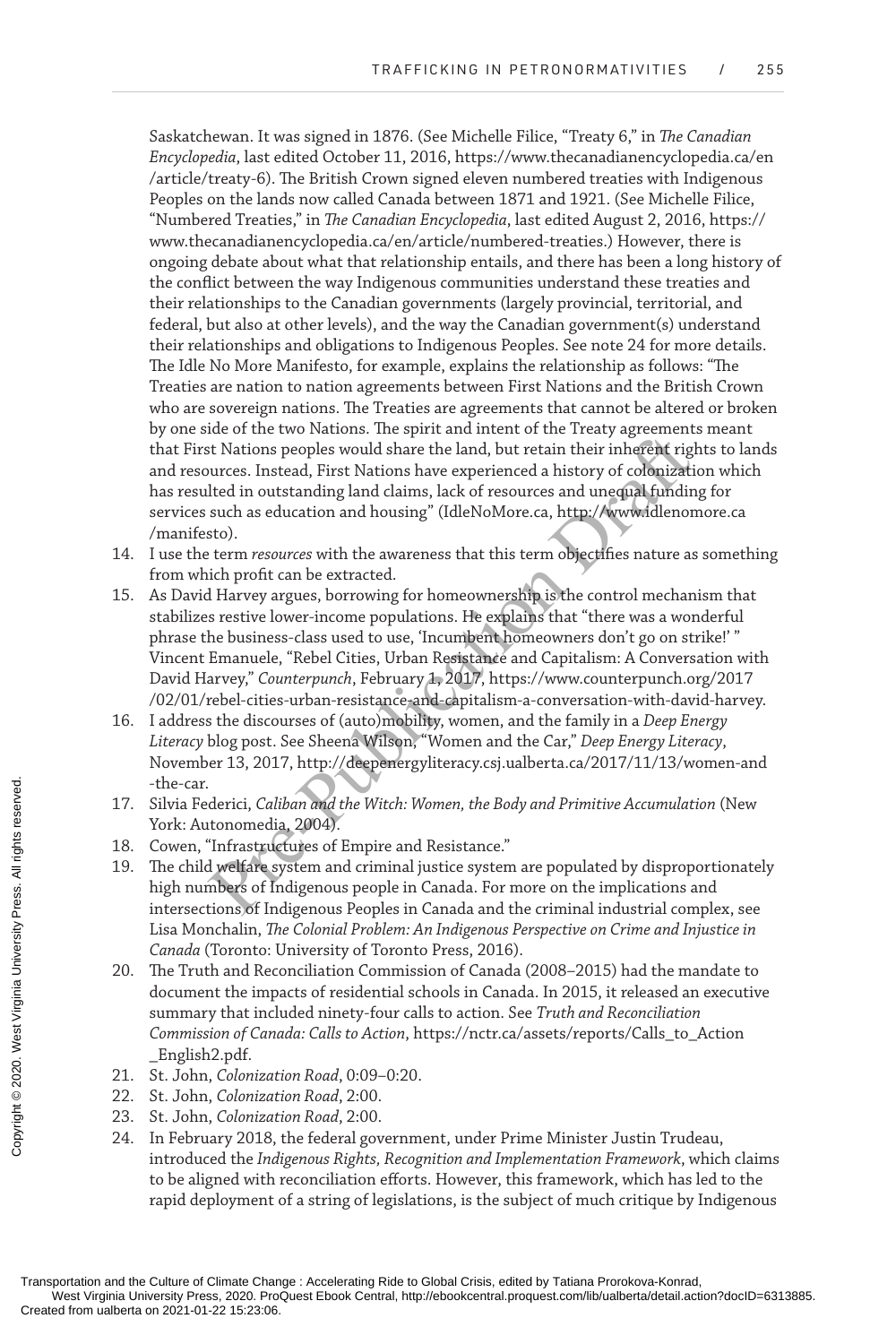and non-Indigenous scholars who see it as part of the ongoing colonization of Indigenous Peoples. In brief, the new framework raises questions about how Section 91(24) of the British North America Act of 1867 is understood in relationship to Section 35 of the Constitution Act of 1982, on Treaty and Aboriginal Rights. Section 91(24) undermines nation-to-nation rights, seeing Indigenous Peoples and lands as under federal jurisdiction, while Section 35 of the Constitution recognizes Indigenous rights to self-government. In their June 2018 report, King and Pasternak express their concern that "the federal government will now make a distinction between its constitutional obligations, organizing First Nations into Section 91(24) or Section 35 categories" (11). See the King-Pasternak report online: Hayden King and Shiri Pasternak, *Special Report: Canada's Emerging Indigenous Rights Framework: A Critical Analysis* (Toronto: Yellowhead Institute, 2018), https://yellowheadinstitute.org/rightsframework. And for another perspective, see the two-minute video-short featuring Indigenous legal scholar and Idle No More organizer Janice Makokis explaining the situation in lay terms: Just Powers, "Janice Makokis on Trudeau's Indigenous Framework," Vimeo video, 2:18, posted March 4, 2019, https://vimeo.com/321275450.

- 25. I use *belong* here with the understanding that many lands in Canada are unceded, which means that Indigenous Peoples never gave up their original rights to the land. In other contexts, there are signed treaties, which recognize Indigenous rights to the land.
- 26. St. John, *Colonization Road*, 14:00.
- 27. Assembly of First Nations, *Dismantling the Doctrine of Discovery* (Ottawa: Assembly of First Nations, 2018), http://www.afn.ca/wp-content/uploads/2018/02/18-01-22 -Dismantling-the-Doctrine-of-Discovery-EN.pdf.
- 28. Dr. Pamela D. Palmater is a Mi'kmaw citizen and member of the Eel River Bar First Nation in northern New Brunswick. She has been a practicing lawyer since 2001 and is currently an associate professor and the Chair in Indigenous Governance at Ryerson University.
- 29. St. John, *Colonization Road*, 17:00.
- 30. St. John, *Colonization Road*, 19:00.
- Attribute the control of the saturation, the case, they have the set of the set of the set of the set of the set of the set of the set of the set of the set of the set of the set of the set of the set of the set of the set 31. In the film, interview subject Jeff Denis, associate professor of sociology, paraphrases theorist of settler colonialism Patrick Wolfe to remind viewers that "colonization is not just something that happened in the past . . . It is a structure, not an event. It is an ongoing process, something that we reproduce everyday through our actions" (4:00).
- 32. St. John, *Colonization Road*, 4:00.
- 33. *Terra nullius* is Latin for "nobody's land," because "nobody" signaled non-civilized peoples or rather non-Christians.
- 34. The term *dominion*/*dominus* means master or owner, in this case land controlled by the subject of a king or divine ruler.
- 35. St. John, *Colonization Road*, 36:00.
- 36. Audra Simpson, "The Chiefs Two Bodies: Theresa Spence and the Gender of Settler Sovereignty," lecture, Unsettling Conversations, Unmaking Racisms and Colonialisms, R.A.C.E. Network's 14th Annual Critical Race and Anticolonial Studies Conference, University of Alberta, October 2014, https://vimeo.com/110948627. Created from ualberta on 2021-01-22 15:23:06<br>
Created from ualberta on 2021-01-22 15:23:06<br>
Created from ualberta on 2021-01-22 15:23:06<br>
Created from ualberta on 2021-01-22 15:23:06<br>
Created from ualberta on 2021-01-22 15
	- 37. Simpson, "The Chiefs Two Bodies," 34:00.
	- 38. Federici, *Caliban and the Witch.*
	- 39. Federici, *Caliban and the Witch.*
	- 40. Federici, *Caliban and the Witch*, 168, 165.
	- 41. Federici, *Caliban and the Witch*, 77.
	- 42. Federici, *Caliban and the Witch*, 164–65.
	- 43. Federici, *Caliban and the Witch*, 198.
	- 44. In one billboard, a red banner message reads "Conflict Oil Countries: Women Stoned to Death," superimposed over the black-and-white image of a burqa-clad woman being buried alive in preparation for stoning. This woman is not identified and simply stands in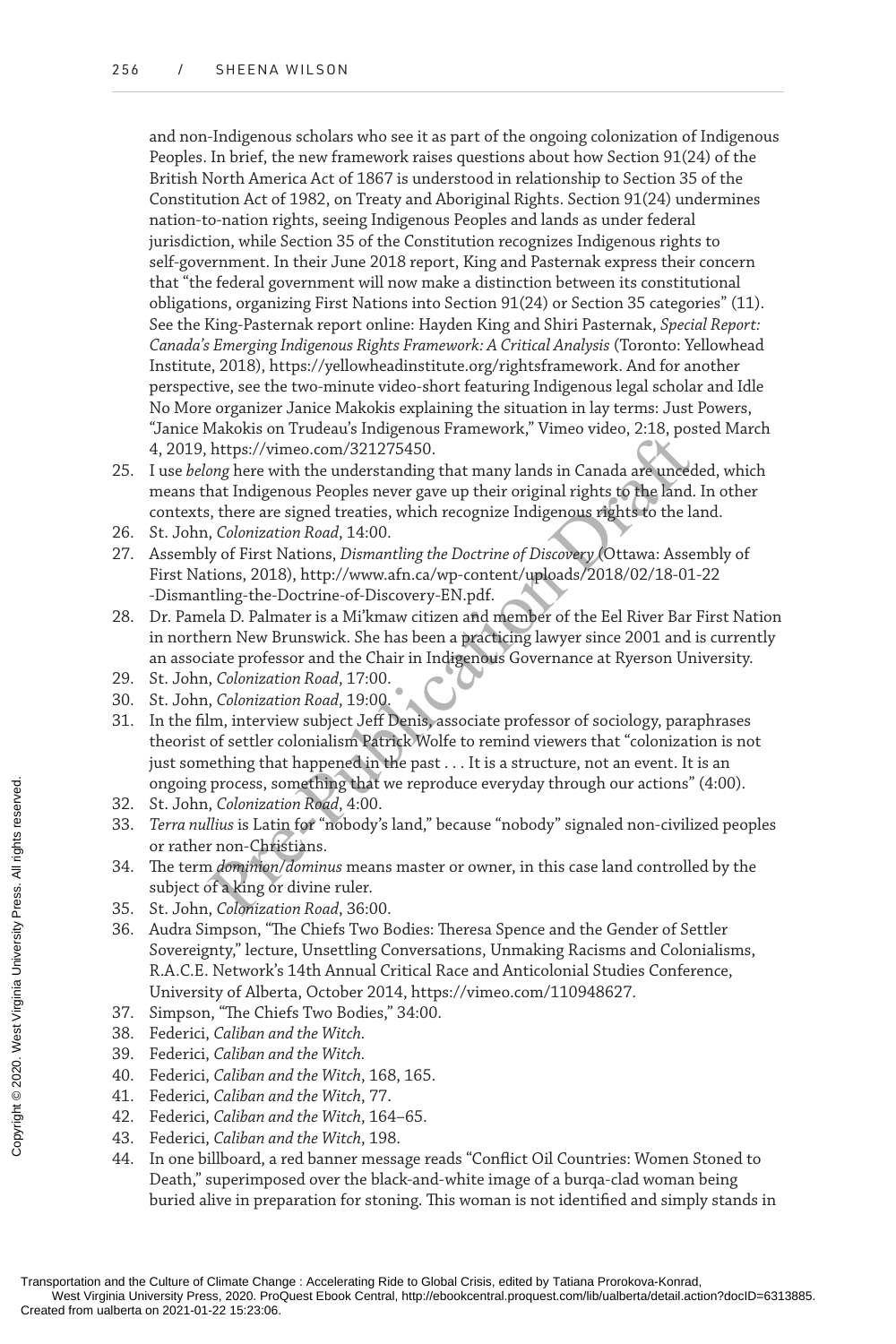as a synecdoche for the perceived oppression of women in Muslim areas of the world. The use of this image is part of a larger rhetorical practice that fails to read and understand exceptional moments of gender violence in other contexts. Instead, these images of violence against women are invoked because they appeal to the Western narratives of the foreign woman as victim, while denying violence against women in Western cultures. See the *Globe and Mail,* "Ethical Oil Ad Campaign," In Pictures, July 28, 2011, https://www .theglobeandmail.com/news/politics/ethical-oil-ad-campaign/article637242/.

- 1 to support further the information in the voiceover. They are as follons bought over 400 million barrels of oil from Saudi Arabia. U.S. Energion Administration. ["Five Saudi women drivers arrested." Associated 1.]" "Saud 45. The female voiceover narrator of the Ethical Oil television commercial explains the situation in Saudi Arabia to viewers as follows: "Fact. Last year we bought over 400 million barrels of oil from Saudi Arabia. We bankrolled a state that doesn't allow women to drive, doesn't allow them to leave their homes or work without their male guardian's permission, and a state where a woman's testimony only counts for half of a man's. Why are we paying their bills and funding their oppression? Today there is a better way. Ethical Oil from Canada's oil sands. Ethical Oil, a choice we have to make." There are also text and subscript citations, indicating their sources, which appear throughout the commercial, provided to support further the information in the voiceover. They are as follows: "North Americans bought over 400 million barrels of oil from Saudi Arabia. U.S. Energy Information Administration. ["Five Saudi women drivers arrested." *Associated Press*, June 29, 2011.]" "Saudi women . . . can't even leave the house to shop, let alone get a job, without a male family member's permission. [*Time*, October 19, 2009.]" "Women also faced discrimination in courts, where the testimony of one man equals that of two women. [U.S. State Department.]" (Ethical Oil, "Saudi Arabia").
- 46. Ethical Oil, "Saudi Arabia."
- 47. Ethical Oil, "Saudi Arabia."
- 48. See Naomi Wolf, *The Beauty Myth* (Toronto: Vintage Books, 1991) and Susan J. Douglas and Meredith W. Michaels, *The Mommy Myth: The Idealization of Motherhood and How It Has Undermined Women* (New York: Free Press, 2005).
- 49. Julie Wosk, *Woman and the Machine: Representations from the Spinning Wheel to the Electronic Age* (Baltimore: Johns Hopkins University Press, 2001), 125.
- 50. Andrew S. Gross, "Cars, Postcards, and Patriotism: Tourism and National Politics in the United States, 1893–1929," *Pacific Coast Philology* 40, no. 1 (2005): 85.
- 51. Gross, "Cars, Postcards, and Patriotism," 85.
- 52. See Sheena Wilson, "Gendering Oil: Tracing Western Petro-Sexual Relations," in *Oil Culture*, ed. Ross Barrett and Daniel Worden (Minneapolis: University of Minnesota, 2014), 244–66; and Cecily Devereux, " 'Made for Mankind': Cars, Cosmetics, and the Petrocultural Feminine," in *Petrocultures: Oil, Politics, Culture*, ed. Sheena Wilson, Adam Carlson, and Imre Szeman (Montreal: McGill-Queen's University Press, 2017), 162–86.
- 53. For more details on the transformations to women's domestic work and roles, see Ruth Schwartz Cowan's award-winning 1983 monograph *More Work for Mother: The Ironies of Household Technology from the Pen Hearth to the Microwave* (New York: Basic Books), which documents and analyzes how "industrialization transformed every American household sometime between 1860 and 1960" (3).
- 54. Cowan, *More Work for Mother*, 84–85.
- 55. Cowan details social moments or specific social experiments in industrializing aspects of women's domestic work, such as laundry and cooking, which ultimately failed in the face of sociocultural pressures and advertising campaigns. For example, a market for the washing machine was created by undermining industrial laundries through discourses of suspect hygiene linked to racism. Cooking as the responsibility of each mother-wife was reinforced through concerns about how communal kitchens and other social-housing experiments that eliminated this task from daily life posed a threat to Western family values and insinuated parallels with communism. S1. Gross, "Carrs, Postcones"<br>
S2. See Sheena Wilson<br>
Culture, ed. Ross B:<br>
2014), 244–66; and<br>
Petrocultural Femi<br>
Carlson, and Imre<br>
Carlson, and Imre<br>
Carlson, and Imre<br>
S5. For more details on<br>
Schwartz Cowan's Bionoc
	- 56. For an extensive history of the "lost feminist tradition" of American material feminists